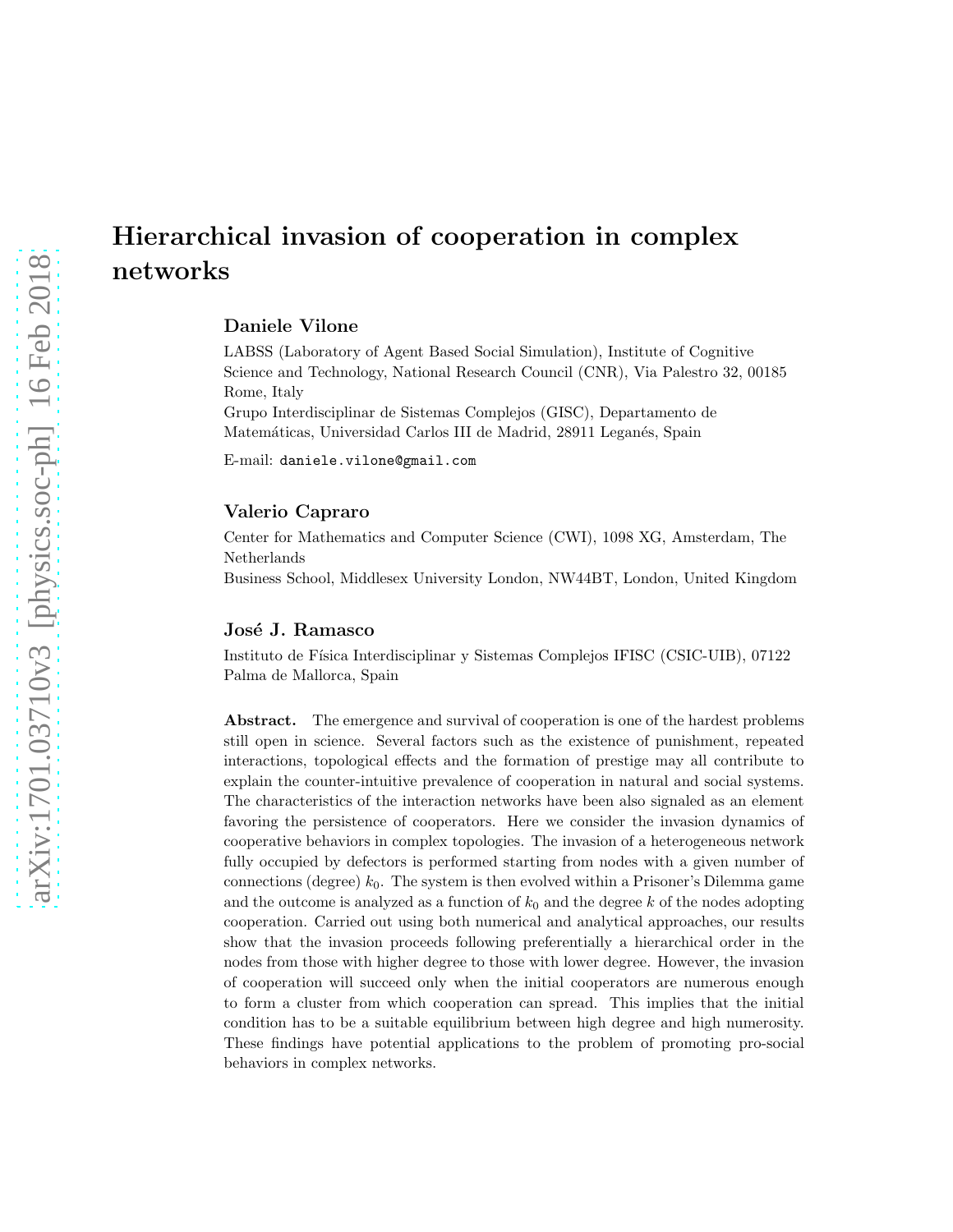# 1. Introduction

How cooperation surges and becomes stable despite the tension introduced by individual interest is one of the most debated questions across sciences  $[1, 2, 3, 4, 5, 6, 7, 8]$  $[1, 2, 3, 4, 5, 6, 7, 8]$  $[1, 2, 3, 4, 5, 6, 7, 8]$  $[1, 2, 3, 4, 5, 6, 7, 8]$  $[1, 2, 3, 4, 5, 6, 7, 8]$  $[1, 2, 3, 4, 5, 6, 7, 8]$  $[1, 2, 3, 4, 5, 6, 7, 8]$  $[1, 2, 3, 4, 5, 6, 7, 8]$ . Individual interest implies the search for the own outcome optimization, although it usually leads to sub-optimal solutions at a community or global scale. Cooperation, on the contrary, may bring better global results but it requires individuals to relinquish part of their benefits to others. When the game payoff is attached to fitness in evolutionary game theory, only individually optimal strategies proliferate and cooperative behaviors are thus doomed to disappear in a few generations. Such grim expectations are challenged by the widespread presence of cooperation in human [\[9,](#page-18-8) [10,](#page-18-9) [11,](#page-18-10) [12,](#page-18-11) [13\]](#page-18-12) and animal societies [\[14,](#page-18-13) [15,](#page-18-14) [16,](#page-18-15) [17\]](#page-18-16). Furthermore, cooperation is at the basis of multicellular organisms [\[18,](#page-18-17) [19,](#page-18-18) [20\]](#page-19-0). All these examples occur despite the presence of strong individual incentives to default on the group cooperation. There exist, of course, counterexamples where the non-collaborative strategies dominate such as criminal activity that may be seen as non-cooperative behavior within human societies, or the loss of growth control exhibited by cancer cells within biological organisms. The key question of which factors favor the proliferation and eventual generalization of cooperation thus remains open.

Several mechanisms have been advanced for explaining the persistence of cooperation. Some of them include various procedures for punishing free riders [\[21,](#page-19-1) [22,](#page-19-2) [23,](#page-19-3) [24,](#page-19-4) [25,](#page-19-5) [26,](#page-19-6) [27,](#page-19-7) [28\]](#page-19-8), rewarding cooperators [\[29,](#page-19-9) [30,](#page-19-10) [31,](#page-19-11) [32\]](#page-19-12), or a combination of both [\[33,](#page-19-13) [34,](#page-19-14) [35,](#page-19-15) [36\]](#page-19-16), which effectively change the payoff balance. Others consider repeated interactions and the possible development of prestige [\[29,](#page-19-9) [32,](#page-19-12) [37,](#page-19-17) [38\]](#page-19-18). When the agents have to play many times together, the inclination to cooperate may enhance if both parts benefit in long term and a trust relation can be built. Even though this can only be an explanation in some particular contexts, finite size fluctuations can also lead to the invasion and fixation of a disadvantageous strategy [\[39\]](#page-19-19). The structure of the interaction networks have been also claimed to play a role in increasing global cooperation levels [\[5,](#page-18-4) [40,](#page-19-20) [41,](#page-19-21) [42,](#page-19-22) [43,](#page-19-23) [44\]](#page-19-24). Recent empirical and theoretical results, however, show that this effect may be in doubt for social systems [\[10,](#page-18-9) [45,](#page-19-25) [46,](#page-19-26) [47,](#page-19-27) [48,](#page-19-28) [49\]](#page-19-29).

Here we take a different perspective. Instead of on a final stationary state, the focus is set on the invasion process of cooperators in a finite population initially almost full of defectors. As explained before, different factors may lead to the fixation of cooperation, but how does this process take place? The question that we address here is whether the structure of the interaction networks can influence the dynamics of invasion of the system by cooperative strategies. In particular, while studies about the probability for cooperators to invade effectively a system or to survive in a hostile environment have been already accomplished [\[41,](#page-19-21) [43,](#page-19-23) [50,](#page-19-30) [51\]](#page-19-31), in this work we aim to understand the precise dynamical process through which the invasion takes place, if and when it does. For this, we set initially the population in a defection state except for a few agents, and then checked the evolution of these invaders. The spatial interactions between elements of the system are modeled by two types of random networks in which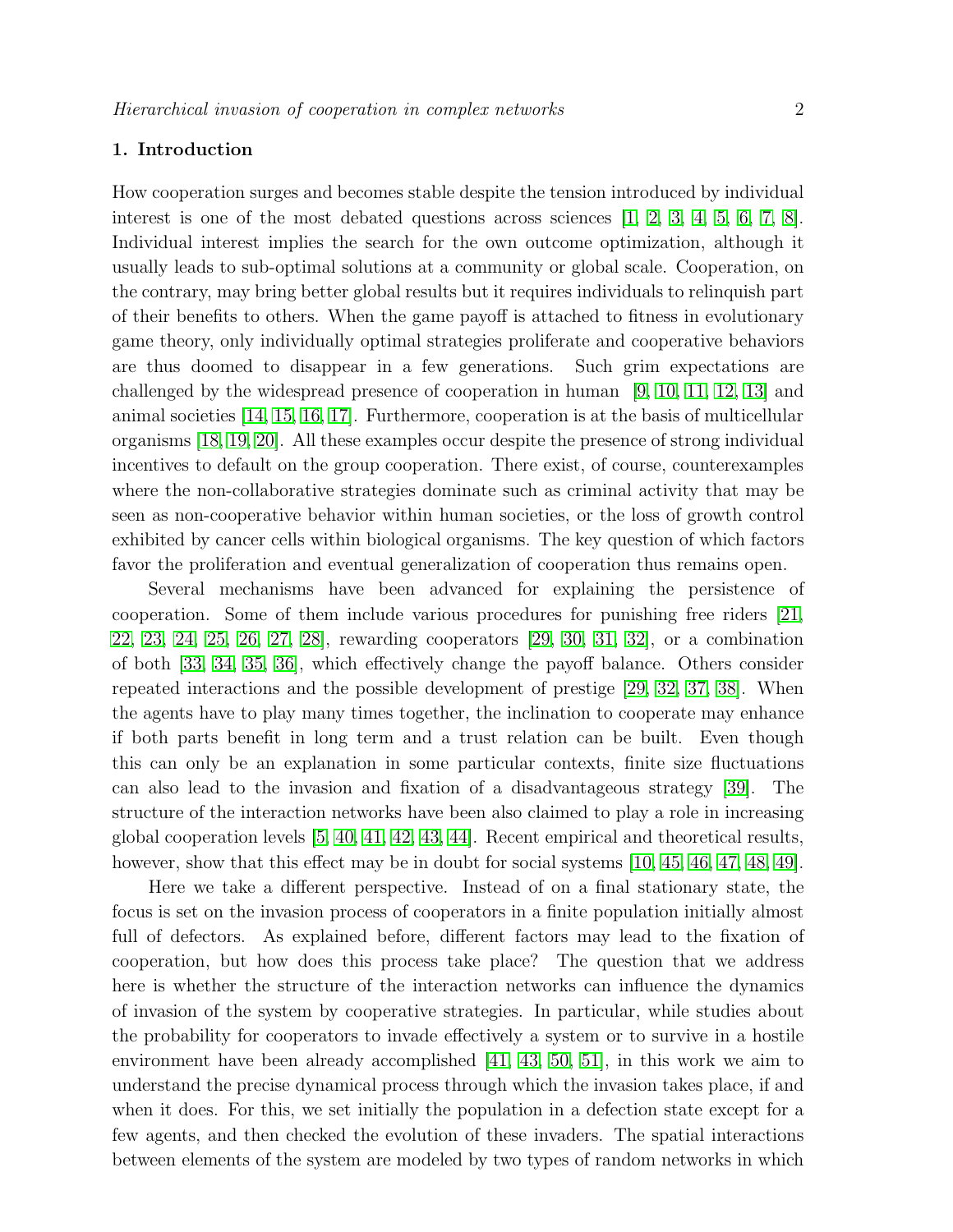the nodes are the agents and the interactions links: scale-free (configurational model) and Erdős-Rényi. The invasion process is analyzed as a function of the degree of the initial cooperative nodes. The strategic interactions between agents are modeled by a Prisoner's Dilemma, arguably one the most extensively studied game-theoretical models of human cooperation [\[50,](#page-19-30) [51,](#page-19-31) [52,](#page-19-32) [53\]](#page-19-33). In this work we do not add further ingredients to the classical Prisoner's Dilemma Game, as for instance sanctioning defectors by cooperators [\[54,](#page-19-34) [55,](#page-19-35) [56\]](#page-19-36), reputation [\[57\]](#page-19-37), or emotions and complex internal dynamics of agents [\[58,](#page-19-38) [59,](#page-19-39) [60\]](#page-19-40), because here we aim to single out the network effects on the invasion process; we only vary the update algorithm, as we explain in the following, in order to test the robustness of the results we found. We find numerically and analytically that, in this context, the invasion of cooperation follows a clear pathway passing from nodes with high to those with low degrees. This mechanism strongly mediates the invasion process and its final outcome.

### <span id="page-2-0"></span>2. The model

We consider a system constituted by N agents occupying the nodes of a given network. Each agent interacts directly only with her nearest neighbors, and can adopt two possible strategies: cooperation (C) or defection (D). The interactions are given by a Prisoner's Dilemma game, in which nodes play with their neighbors and collect a payoff according to the action adopted by themselves and their opponents. Payoffs are collected according to the following matrix [\[61\]](#page-19-41):

$$
\hat{P} = \frac{\begin{array}{|c|c|} \hline \mathbf{C} & \mathbf{D} \\ \hline \mathbf{C} & 1 & 0 \\ \hline \mathbf{D} & 1.4 & \varepsilon \end{array}}{|\mathbf{D}|}
$$
\n(1)

where the punishment parameter  $\varepsilon$  must fall in the interval [0, 1]. Among all the possible and equivalent shapes, we have chosen this kind of payoff matrix because it allows us to explore what happens in all the (weak) Prisoner's Dilemma range: referring to the classical parametrization [\[3,](#page-18-2) [53\]](#page-19-33), we set  $T = 1.4$  (temptation),  $R = 1$  (reward),  $P = \varepsilon$  (punishment) and  $S = 0$  (sucker's payoff); the chosen value of T, already used in literature [\[61\]](#page-19-41), has the advantage that is larger than the difference  $P-S$ , so that a defector gains more fitness with respect to the opponent when plays against a cooperator than another defector. More precisely, the dynamics takes place as follows: at each elementary time step an agent i, picked up at random, plays a round of the game with her neighbors. After this, each of her neighbors play a round of the game with their neighbors. Subsequently, the agent  $i$  imitates the strategy of the most successful neighbor provided that her own payoff is lower. Otherwise, nothing happens. This way of updating the strategies is the so-called Unconditional Imitation (UI) rule [\[53,](#page-19-33) [62,](#page-19-42) [63\]](#page-19-43) and it ensures that the most successful strategy rapidly spreads across the population. After that, the payoff of the players is set to zero, so that every evolution act takes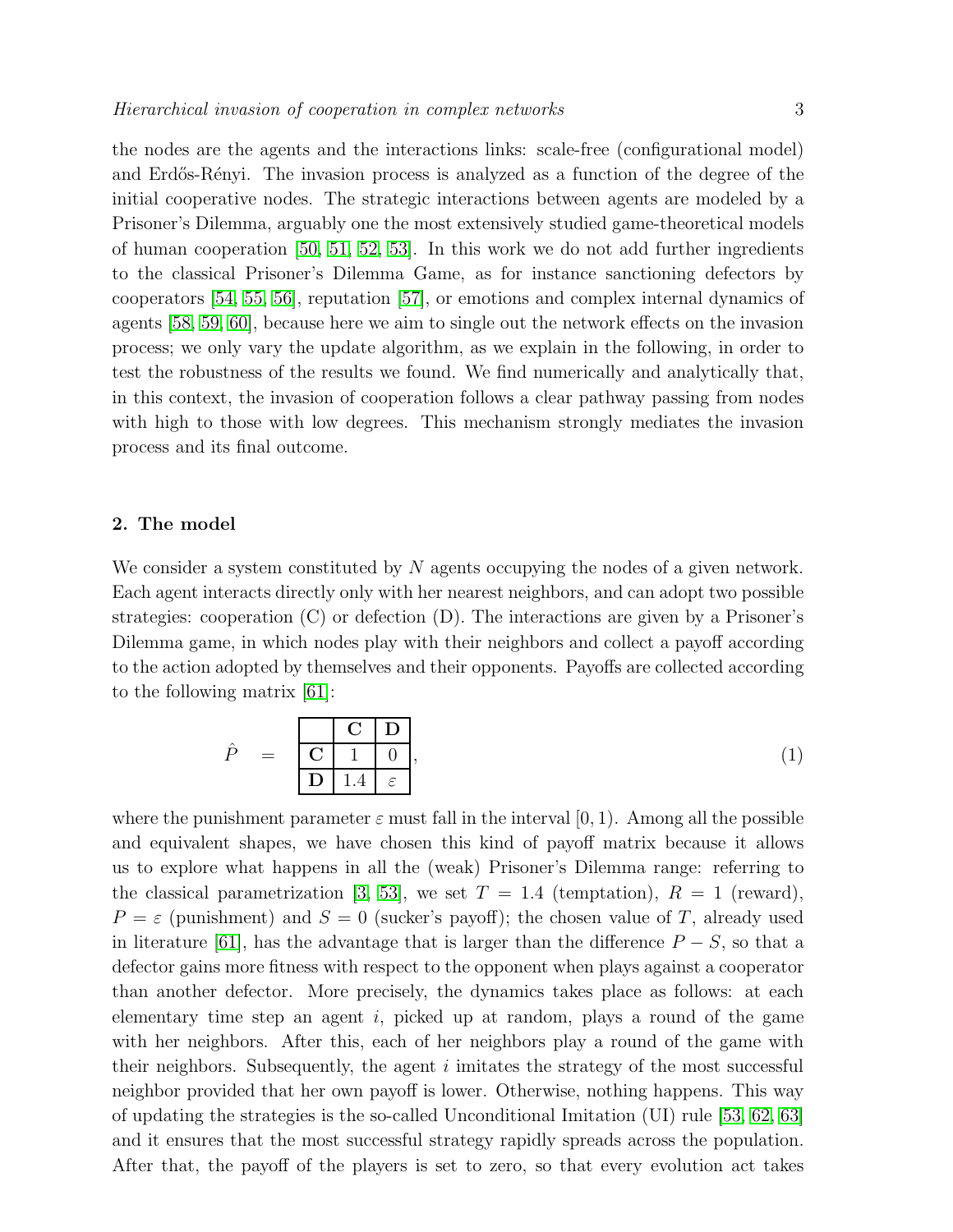

<span id="page-3-0"></span>**Figure 1.** Final cooperator density as a function of the invasion degree  $k_0$  for a system on a scale free network. In a), exponent  $\beta = 1.6$ , size  $N = 1000$  and four different values of the punishment; In b), exponent  $\beta = 1.6$ ,  $\varepsilon = 0.05$ , and five different system sizes; In c), exponent  $\beta = 2.7$ , size  $N = 1000$  and four different values of the punishment.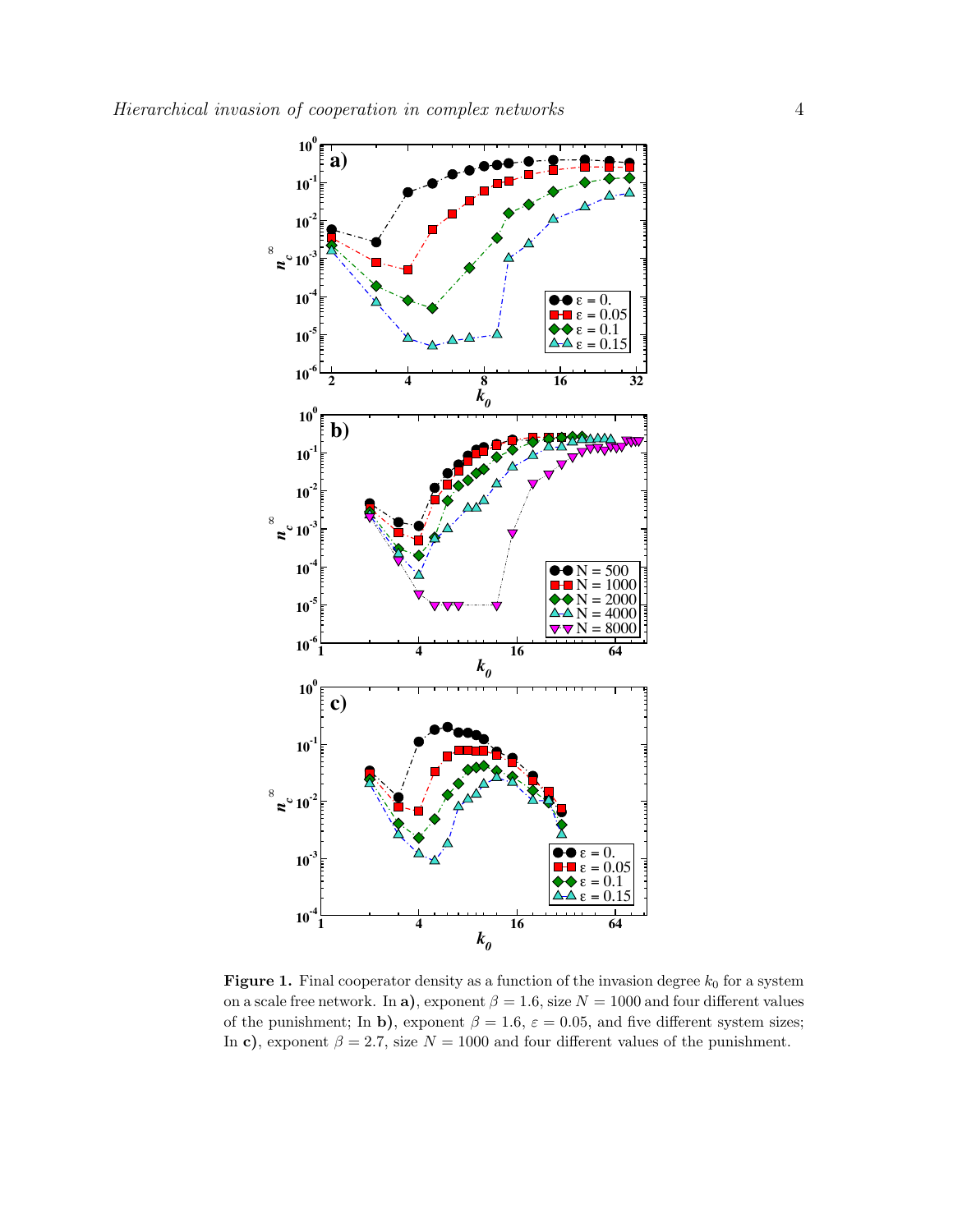place only on the basis of the last round of the game. A time unit is made up by N elementary steps of the dynamics (Monte Carlo steps). We stress the fact that at each round the fitness of a player is the simple sum of the payoffs she has collected with all her neighbors, without any normalization with respect to her degree: this choice, which is largely present in literature [\[51,](#page-19-31) [52,](#page-19-32) [53,](#page-19-33) [64,](#page-19-44) [65\]](#page-19-45), is actually realistic, since in nature and human communities having more interactions with peers entails generally higher fitness, being actually a possible mechanism enhancing cooperation; indeed, in real situations the agents (be they humans or not) do not compute an average, but act according to their actual fitness, since it is usually very hard in human societies, and practically impossible in nature, to get reliable information about the fitness gained by others [\[18,](#page-18-17) [53,](#page-19-33) [66\]](#page-19-46). Nevertheless, for sake of completeness, in Sec. [3.4](#page-10-0) we will consider the case where the payoff collected by a player is divided by her degree.

Even though there are many possible game-theoretical models useful for describing cooperation phenomena, we consider the Prisoner's Dilemma game for two main reasons: firstly, out of the possible two-player games the conflict between the individual and group utilities is the greatest [\[52,](#page-19-32) [53\]](#page-19-33), so the mechanisms which foster cooperation can be efficiently identified. On the other hand, the dynamics of this model has been extensively studied in the literature [\[50,](#page-19-30) [51,](#page-19-31) [53\]](#page-19-33). This sets a baseline against which we can compare our results; moreover, it opens the door to the analysis of the effects of the update rule in the invasion process, given that the update rules and their impact on the final outcome have already been deeply studied in the context of the Prisoner's dilemma.

Contrariwise, the use of the update rule is delicate because under some conditions different rules may yield diverging results, so that it is always important to check if the results are robust by changing the evolution algorithm and inserting stochasticity in it [\[53\]](#page-19-33). In this case, we select UI as the first option for the sake of simplicity but we have checked that the same invasion patterns are observed with other updating rules. In particular, we have used the replicator (REP) update, in which after each game round the evolving individual  $i$  imitates the strategy of a randomly selected neighbor with probability proportional to the payoff difference between them provided that the neighbor's payoff is higher than i's [\[67,](#page-20-0) [68,](#page-20-1) [69\]](#page-20-2). Besides UI and REP updates, we have also explored more realistic rules such as the so-called moody cooperation inspired by the findings in experimental settings [\[48,](#page-19-28) [70\]](#page-20-3). In this rule the probability of modifying a strategy depends on the success or not of the last game round and on the previous strategy of the agent. In all cases, we have found similar results in the direction of the invasion (top-down) and in the characteristics that initial invaders should have so that the invasion may succeed (high degree and numerosity).

Networks - In this work we tested the behavior of the model in different topologies. In particular, we utilized Erdős-Rényi (ER) [\[71\]](#page-20-4) and Scale Free (SF) random networks generated by the Molloy-Reed algorithm [\[72\]](#page-20-5). The main difference between these types of random networks is the heterogeneity in the number of nodes' connections (degree,  $k$ ). In the case of ER graphs the degree distribution is Poissonian with a given average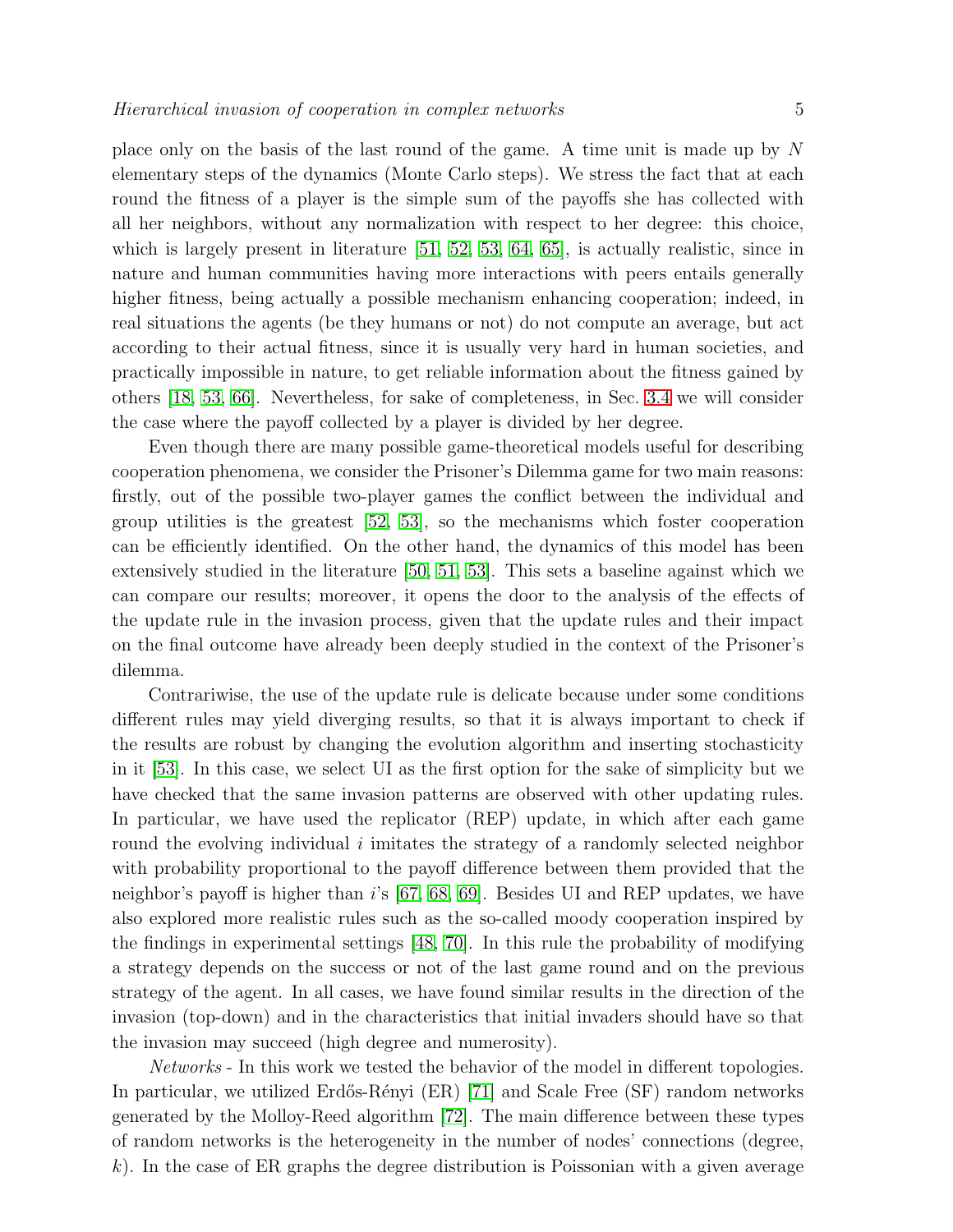

<span id="page-5-0"></span>**Figure 2.** Final cooperator density as a function of the invasion degree  $k_0$  for a system on an ER network in a) with average degree  $\langle k \rangle = 3.5$ , size  $N = 1000$  and two different values of the punishment. In b), the same results on a scale free network with exponent  $\beta = 5.6$  and size  $N = 1000$ , and two different values of the punishment.

degree  $\langle k \rangle$ , while in the Molloy-Reed networks it decays as a power-law with an exponent  $\beta$  ( $P(k) \sim k^{-\beta}$ ). As a consequence, the number of high degree nodes is much larger in the SF than in ER networks.

Initial conditions - Since our aim is to study if and how cooperation invade a system of interacting individuals, we consider systems where initially all the agents are defectors, apart from the ones occupying nodes of a given degree  $k_0$ . In this case, we consider two options: either all the agents in nodes with  $k_0$  are initially cooperators or, in Sec. [3.3,](#page-9-0) only a certain fixed number of nodes with degree  $k_0$ ,  $N_c^0$ , selected at random are cooperators, the rest are defectors. The results were obtained exploring different values of  $k_0$ .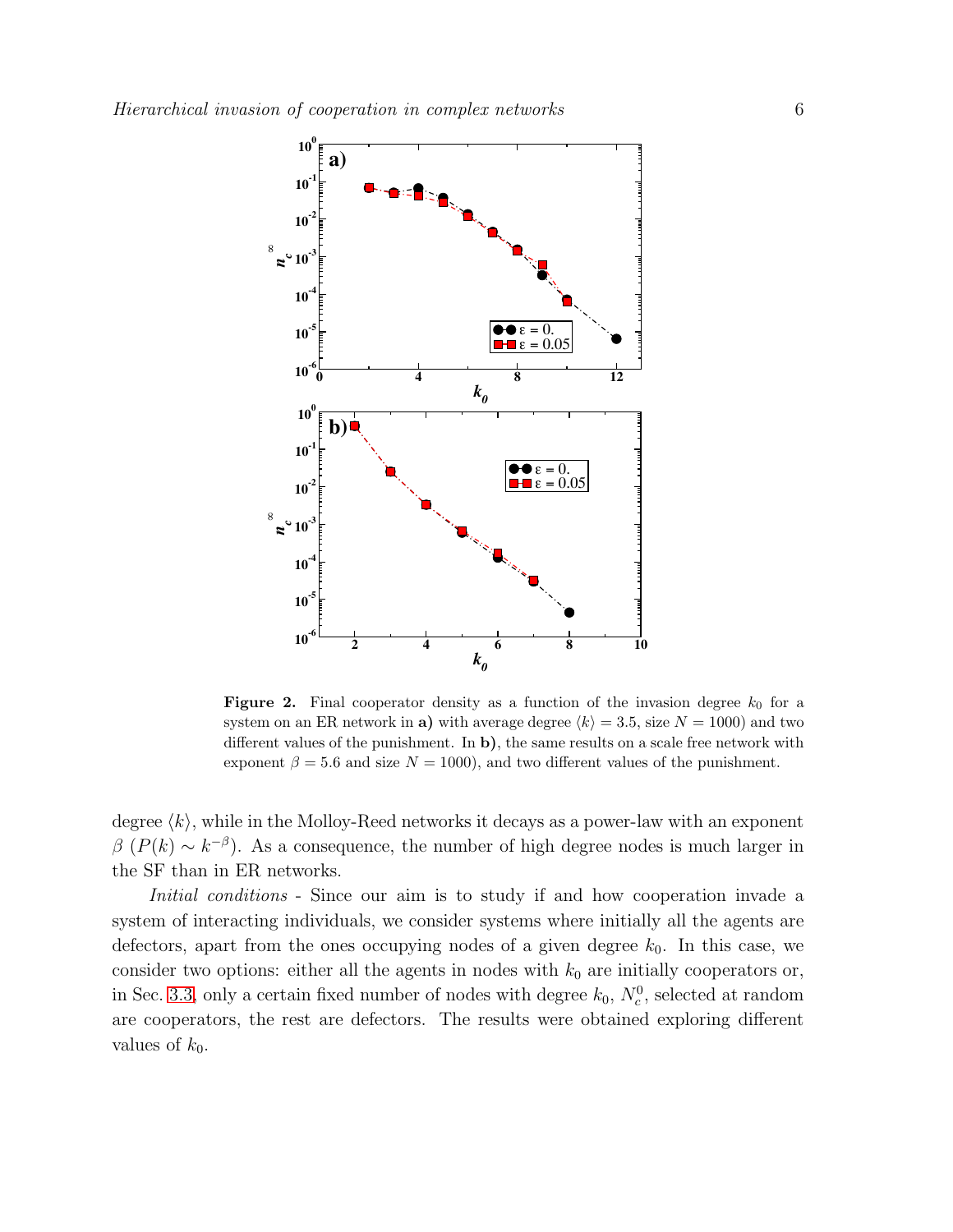

<span id="page-6-0"></span>**Figure 3.** Values of ratio between the final cooperator density  $n_c^{\infty}$  over the initial one  $n_c^0$  as a function of the invasion degree  $k_0$  for systems of size  $N = 1000$  and  $\varepsilon = 0.05$ on different networks. There has been invasion for the points above the tilted line.

# 3. Numerical results

#### 3.1. Final state of the system

We begin the description of the results by analyzing the final configuration of the system using numerical simulations and as a function of the invasion degree  $k_0$  for different values of the remaining parameters. If not explicitly specified, the system size is set at  $N = 1000$ , although several system sizes have been explored. The results are always averaged over 2000 independent realizations.

The final value of the cooperator density  $n_c^{\infty}$  $\int_{c}^{\infty}$  is displayed as a function of  $k_0$  for the invasion of a SF network with  $N = 1000$  agents and  $\beta = 1.6$  (that is, a heterogeneous network), and for increasing values of the punishment  $\varepsilon$  is shown in Figure [1a](#page-3-0). All the nodes with degree  $k_0$  are set as cooperators at  $t = 0$ . Then the system is evolved until no more changes are observed in the density of cooperators. Interestingly, in the range of low values of  $k_0$ ,  $n_c^{\infty}$  decreases until it reaches a minimum  $n_c^{\text{min}}$  $_{c}^{\min}$ , after which it increases and tends to a maximum value  $n_c^{\text{max}}$  for a very high  $k_0$ . This means that the chances of cooperators to invade the network strictly depend on  $k_0$ . Given the shape of the degree distribution  $P(k) \sim k^{-\beta}$ , the number of nodes with low degree is higher and a competition effect appears between adding more initial cooperators when  $k_0$  is small and the efficiency of the nodes to propagate the cooperative behavior, which seems to be stronger at higher  $k_0$  values. This explains the initial decay of  $n_c^{\infty}$  $\int_{c}^{\infty}$  and its ulterior strong increase. Different parameters  $\varepsilon$  produce some changes in the level of final fraction of cooperators  $n_c^{\infty}$  $_{c}^{\infty}$ . However, the curves of  $n_{c}^{\infty}$  $_{c}^{\infty}(k_{0})$  follow the same qualitative behavior.

When the size of the system is varied for a fixed  $\varepsilon$ , the picture emerging is similar. In Figure [1b](#page-3-0),  $n_c^{\infty}$  $\epsilon_c^{\infty}$  is depicted as a function of  $k_0$  for  $\varepsilon = 0.05$ . The invasion from nodes of degree  $k_0 = 2$  have a low ratio of success, which increases to values of the order of one if the initial cooperative nodes are the hubs. The intermediate  $k_0$  values lead to a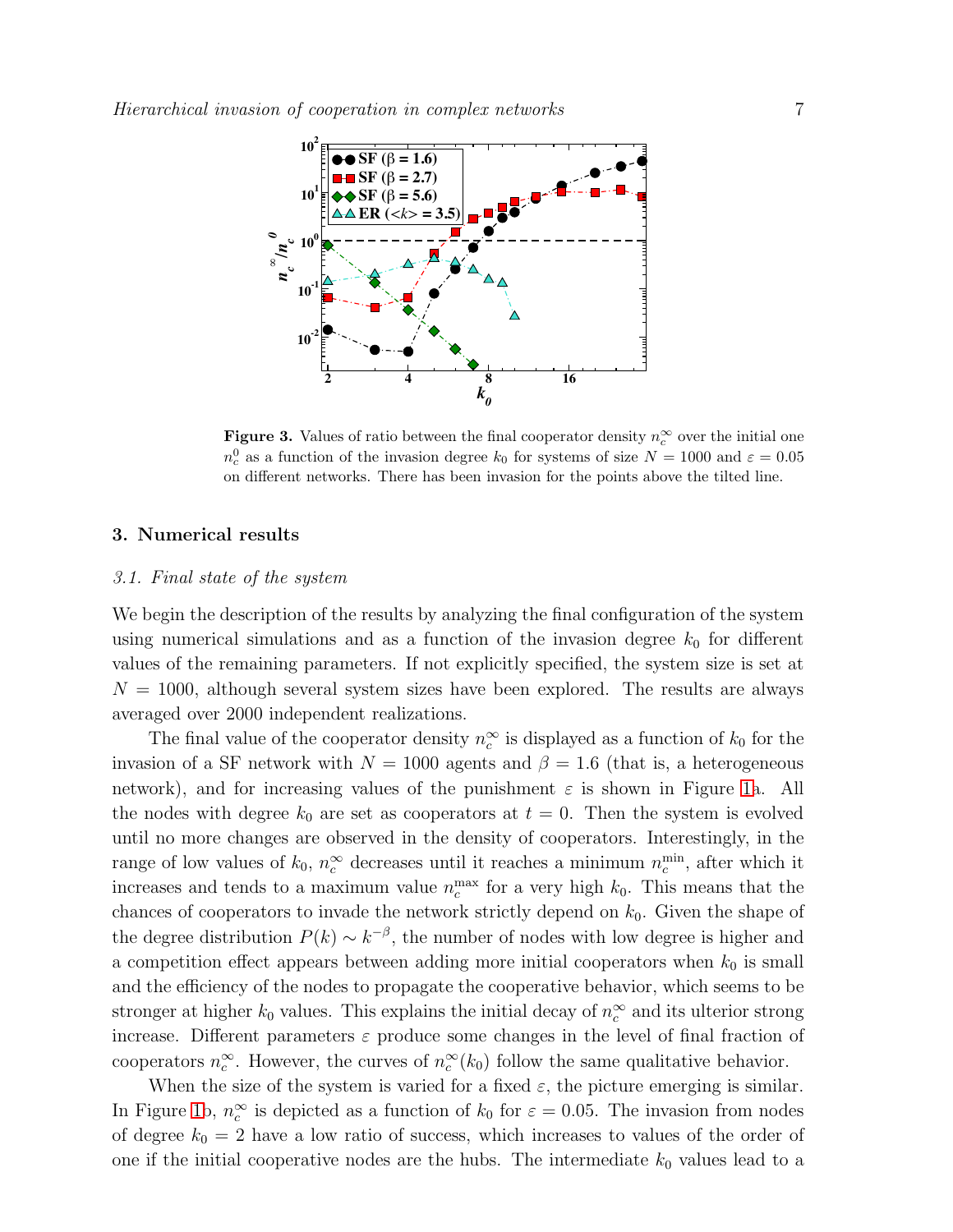

<span id="page-7-0"></span>Figure 4. Histograms of the frequency of transitions from defection to cooperation as a function of the ratio  $k_i/k_f$ , being  $k_f$  the degree of the agent which flipped from defection to cooperation by imitating the agent with degree  $k_i$ , for a system on a scale free network (exponent  $\beta = 1.6$  and size  $N = 2000$ ,  $\varepsilon = 0.05$  and  $k_0 = 30$ ), in case of a) UI evolution rule, and b) REP updating. The cumulative frequency of the transitions with degree ratio larger than one (*i.e.* the top-down invasion acts) is  $\simeq 98\%$  for UI and  $\simeq 69\%$  for REP.

very small  $n_c^{\infty}$  $\infty_c^{\infty}$ , which becomes smaller and smaller as the system size increases.

Similar results are obtained with a less heterogeneous network ( $\beta = 2.7$ ), as shown in Figure [1c](#page-3-0): the only difference is that after reaching a maximum,  $n_c^{max}$  tends to vanish for  $k_0 \to \infty$  due to the scarcity of hubs. In the extreme situation, the scenario is modified if we consider almost homogeneous networks as can be seen in Figure [2a](#page-5-0). We show again the behavior of  $n_c^{\infty}$  $c^{\infty}$  as a function of  $k_0$  for different values of  $\varepsilon$ , but on an ER network with average degree  $\langle k \rangle = 3.5$ . In this case, we see a much simpler behavior: the final cooperation level is always very low, and rapidly decreases with increasing  $k_0$ . The same behavior can be observed on a SF network but with  $\beta = 5.6$ , that is, a network much closer to a homogeneous one than a SF with  $\beta$  < 3.

In all the configurations that we have investigated the final cooperation level never reaches the unit density, so that cooperative behaviors are not able to completely invade the network. Furthermore, the resulting  $n_c^{\infty}$  $\int_{c}^{\infty}$  is averaged over thousands of realizations.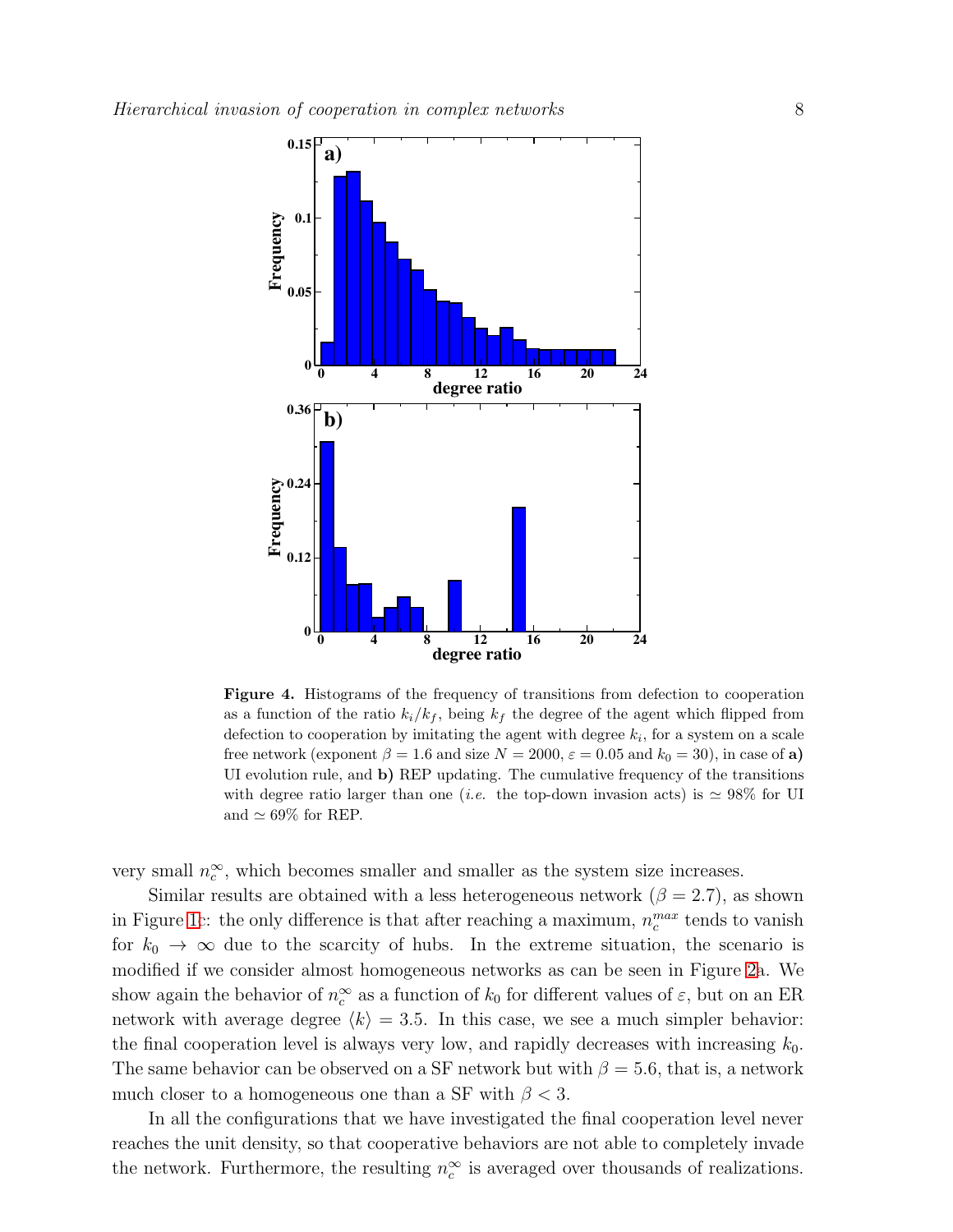

<span id="page-8-0"></span>Figure 5. Values of ratio between the final cooperator density  $n_c^{\infty}$  over the initial one  $n_c^i$  as a function of the invasion degree  $k_0$  for systems of size  $N = 4000$  on an SF network (exponent  $\beta = 1.6$ ),  $\varepsilon = 0.05$  and different number of initial invaders; the lacking points for small invasion degrees are values of  $k_0$  for which cooperators end up totally wiped out; the violet straight line represents a power law with exponent 4. There has been invasion for the points above the tilted line.

In some of them the population of cooperators may have extinguished, providing  $n_c^{\infty}$ c a clue of the probability of persistence of cooperators at  $t \to \infty$ . When the invasion properly occurs, the final density of cooperators must grow respect to the initial one. This is why we will talk about a proper invasion when the ratio between the final cooperator density and the initial one is larger than 1. Figure [3](#page-6-0) shows this ratio  $n_c^{\infty}/n_c^0$ as a function of the degree  $k_0$  for different types of networks. According to these results, a high degree heterogeneity in the network is necessary for cooperative behaviors to invade (we only see it if  $\beta$  < 3). Not only that, it is also required that  $k_0$  is over a certain value for cooperation to spread.

#### 3.2. Direction of the invasion process

An important question is through which modality the invasion process takes place (when it does). In particular, when a defector imitates a cooperator, *i.e.* a site is invaded by cooperation, it is rather relevant to know if the invaded node has a higher degree than the invader or not. Figure [4a](#page-7-0) shows that a single invasion act is more likely to happen top-down than bottom-up, that is, there is a statistical bias that favors configurations with the invaded node having lower degree than the invading one. The distribution of the ratios between the degree of the initial cooperative node  $k_i$  and that of the node adopting cooperation  $k_f$  is shown in Figure [4a](#page-7-0). The first bin, between zero and one, encloses all the instances when  $k_f \geq k_i$ . As can be seen, this is a much smaller fraction of all the invasion processes registered, and this happens also with a different update rule, as shown in Figure [4b](#page-7-0). In principle, this result could be a consequence of the friendship paradox [\[73\]](#page-20-6). Anyway, if we compute the average degree ratio  $r_d = \langle k_n/k \rangle$  (being  $k_n$ the general neighbor's degree) for the network utilized in Figure [4](#page-7-0) (Molloy-Reed scale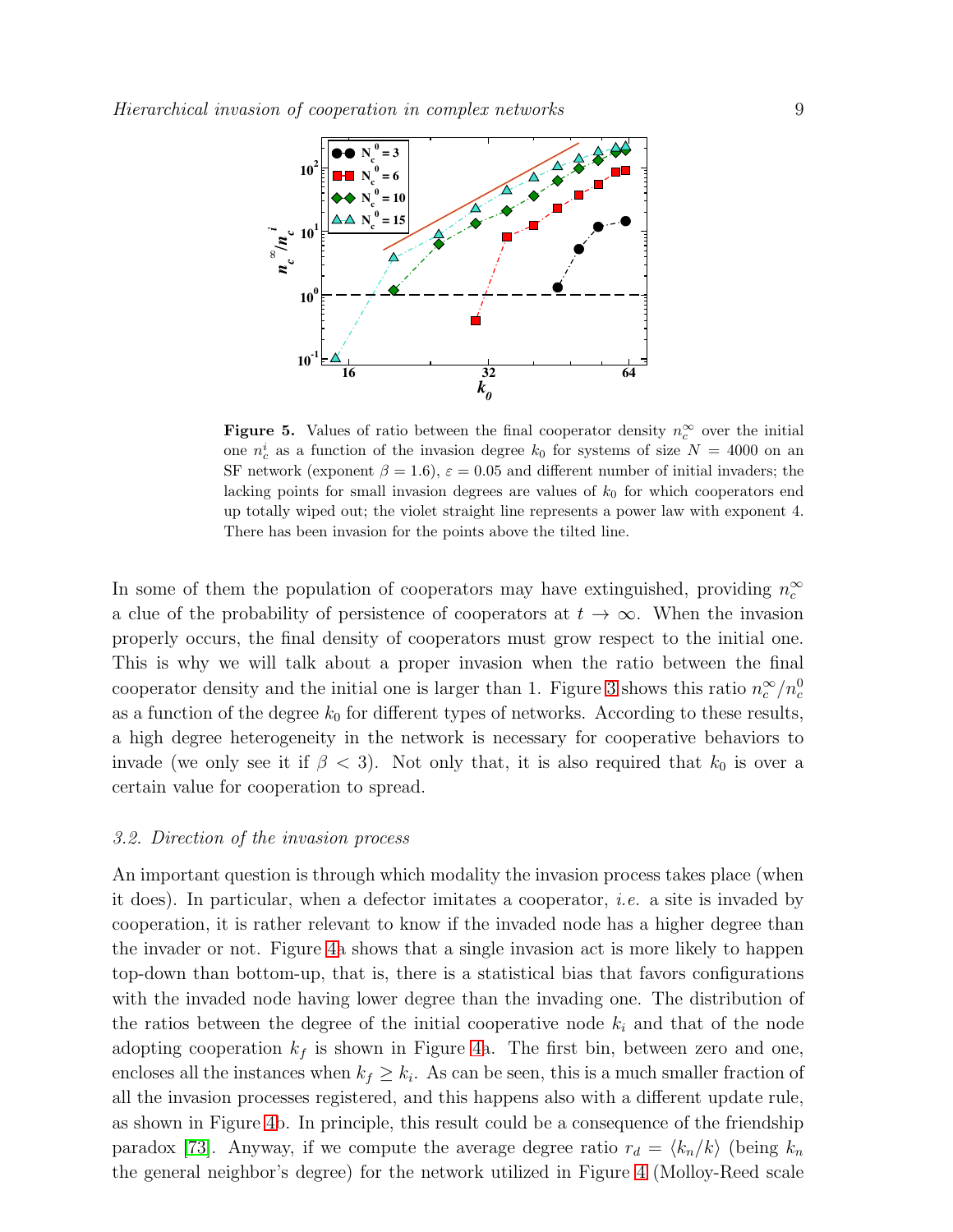

<span id="page-9-1"></span>**Figure 6.** Cooperator density  $n_c^{\infty}$  in the last mixed configuration over  $n_c^i$  as a function of the invasion degree  $k_0$  for systems of size  $N = 4000$  on an SF network (exponent  $\beta = 1.6$ ,  $\varepsilon = 0.05$  and different number of initial invaders. This stage is always with just one contrarian which will be reabsorbed at the next step of the dynamics.

free network with  $N = 2000$  nodes and exponent  $\beta = 1.6$ ), it results  $r_d \simeq 1.59$ , whilst the average ratio between the invader degree and the invaded one is around 7 for the UI dynamics and 5.8 for the REP rule.

#### <span id="page-9-0"></span>3.3. Fixed number of initial invaders

In order to better understand the mechanisms of the invasion, we also performed some simulations setting at the initial stage of the dynamics only defectors, apart  $N_c^0$ cooperators on nodes of degree  $k_0$ . Naturally, for small values of  $k_0$  the network has always at least  $N_c^0$  nodes of such degree, whilst for large  $k_0$  we have kept only realizations of the network having the number of nodes needed. This choice allows us to better understand the mechanisms underlying the observed dynamics. In Figure [5,](#page-8-0) we see that if the invasion does not take place (that is, if the final cooperator density is not larger than the initial one), then the cooperator density is generally vanishing. This is even more understandable watching Figure [6,](#page-9-1) where we show the average cooperator density in the last stage where both strategies are still present in the system. As it can be easily noticed, with fixed number of invaders the final configuration is always all-cooperators or all-defectors, while setting initially all the nodes of grade  $k_0$  with invaders entails the possibility of a final mixed state. As the reader can notice, for these simulations we utilized larger networks, so that the systems can have more nodes with larger degrees than in the previous case, magnifying strength and weakness of high degree invaders.

Such results reinforce the previous considerations: the outcome of the dynamics depends on the combined effect of the degree of the initial invaders and their quantity: without fixed number of initial cooperators (baseline model configuration), increasing  $k_0$  is helpful for the invaders because it increases their influence towards the rest of the system, but, at the same time, reduces their number weakening the enhancing effect of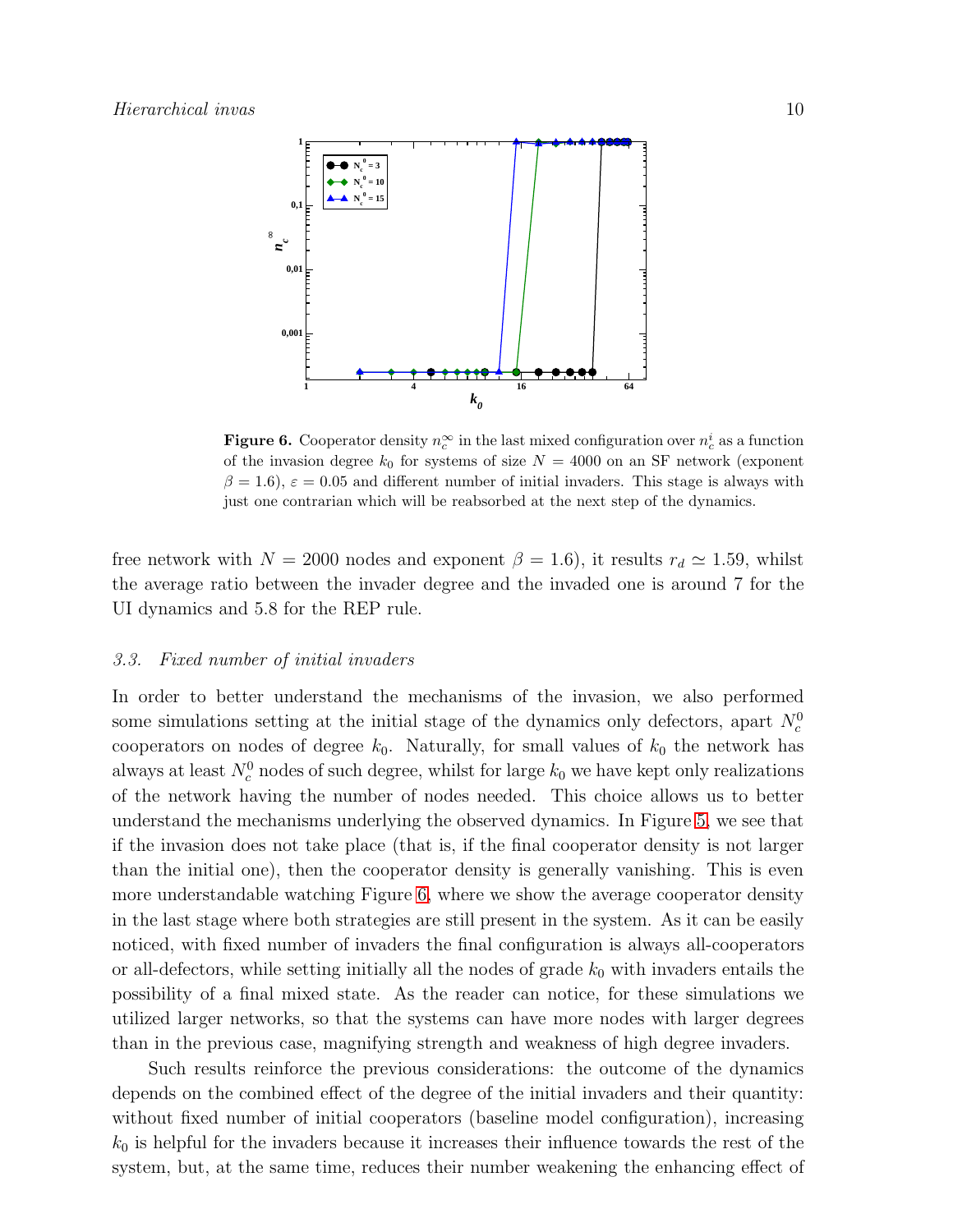a higher degree. Therefore, if we set  $N_c^0$ , for small  $k_0$ , we have generally less invaders with respect to the baseline (all the nodes of degree  $k_0$  cooperators at  $t = 0$ ), whilst for high values of  $k_0$  we have even more invaders than in the baseline: in practice, if in the previous case we have always two competing effects (a lot of invaders with little connectivity in one case, few invaders with big connectivity in the second one), by setting  $N_c^0$  we have in both cases two adding up effects (few, weak invaders for small  $k_0$ , and many, powerful invaders for large  $k_0$ ). To be even clearer, let us suppose that for a given high value of  $k_0$  the average number of nodes with such degree be two: in this case, only two initial invaders have a very low probability to survive, but if we require to have 5 or 6 of them, selecting only the few iterations where the network has generated them, we will have a bunch of invaders with high degree and, consequently, very high probability to form a cluster able to completely invade the system, as we will show also in Sec. [4.](#page-13-0) As a result, there is always a complete invasion of cooperators (for large  $k_0$ ), or a total extinction (for small  $k_0$ ). In short, we can conclude that in order to allow the cooperation to spread throughout the system, it is important that the initial cooperators are located on nodes of degree large enough to permit the initial cooperative cluster have many links, but not too large to reduce excessively the number of nodes in such cluster and the connections among themselves.

# <span id="page-10-0"></span>3.4. Average Payoff

In this section we aim to evaluate how changing the way agents collect their payoff affects the behavior of the model. In particular, as we anticipated in Sec. [2,](#page-2-0) we consider the case in which the payoff collected at each round by an agent is divided by her degree, that is, the fitness is given by the average payoff per neighbor instead that by the total payoff. As illustrated in Fig. [7,](#page-11-0) here the behavior of the model is deeply different from the one previously observed. In particular, we see that the cooperation survives only for very low invasion degrees, then vanishes exponentially fast as  $k_0$  increases. Moreover, the few transitions from defection to cooperation prefer clearly the bottom-up direction, differently from the baseline case. In practice, averaging the payoff over the neighbors makes higher degree nodes lose their importance as will be discussed in the final section.

# 3.5. Moody conditional cooperation updates

Up to now, we have shown that the spreading of cooperation is more likely to take place from higher-degree towards lower-degree nodes, setting a preferential direction for the invasion process. We verified this outcome with UI and REP evolution algorithms, but we may also wonder if this effect is more general, and can be detected even when the elementary dynamics is deeply different. In practice, we want to establish if the mechanisms at work in a considerably different model drive the system to the same result. Let us consider, for example, the Moody Conditional Cooperation (MCC) dynamics [\[45\]](#page-19-25). The moody conditional cooperation was proposed as a probabilistic update rule to explain the decision patterns observed among individuals playing a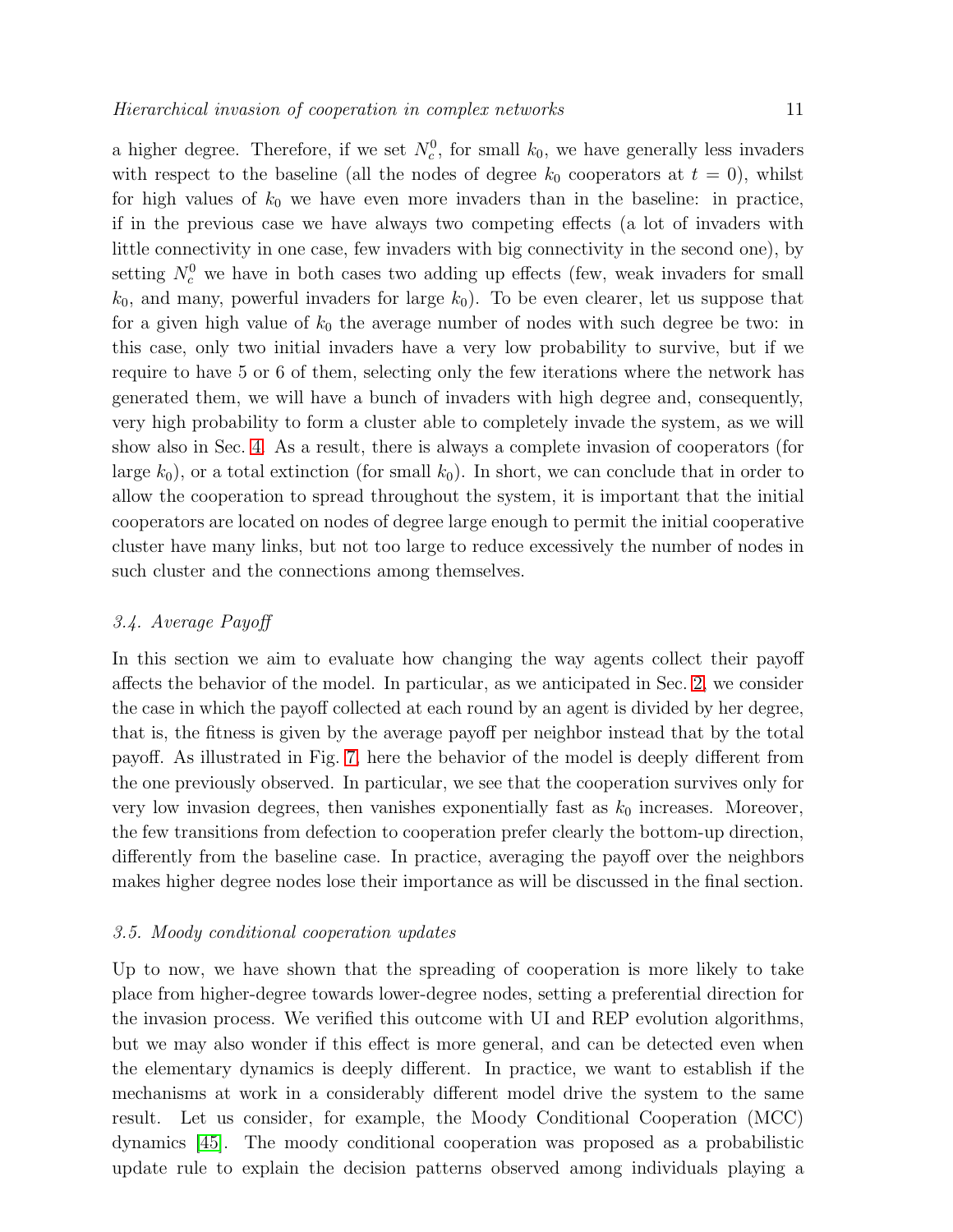

<span id="page-11-0"></span>**Figure 7.** a) Final cooperator density as a function of the invasion degree  $k_0$  for a system of  $N = 1000$  agents on a scale free network with  $\beta = 1.6$ ,  $\varepsilon = 0.05$ ; fitness given by the average payoff per neighbor (black), and by the total payoff collected (red, same curve shown in Fig. [1a](#page-3-0)). b Histogram of the frequency of transitions from defection to cooperation as a function of the ratio  $k_i/k_f$ , for the same system of left panel (average payoff) and  $k_0 = 4$ ; notice the logarithmic y-scale.

Prisoner's Dilemma in a large-scale experiment. It is, therefore, closer to real human decision making. The main feature of moody cooperation is not the evolution algorithm, but the definition itself of the strategies for each player. In the model as defined in Sec. [2,](#page-2-0) the strategy of an individual is in every moment univocally determined, so that when involved in a game round, her action is already determined. On the contrary, with MCC the action of the players depends on the number of cooperating neighbors they had in the previous round: the more neighbors cooperated, the more likely it is that the player cooperates. However, the choice depends also on player's own previous action: thus, it has been shown that cooperation following cooperation is much more likely than following defection [\[48,](#page-19-28) [70\]](#page-20-3).

We implemented the Moody Conditional Cooperation dynamics as follows. The probability  $P_c$  to cooperate of an individual is

$$
P_C = \begin{cases} pX + r & \text{if cooperated in the previous round} \\ q & \text{if defected in the previous round,} \end{cases}
$$
 (2)

where  $X$  is the fraction of cooperating neighbors in the previous interaction, and  $p, q, r \in [0, 1]$  are the quantities defining the individual's behavior: in practice the set  $\{p^i, q^i, r^i\}$  defines the (complex) strategy of the player i (of course, if it is  $pX + r > 1$ , the probability  $P_C$  is set equal to 1). After the interaction, that is, after i and her neighbors have played a game round, each one with her own neighbors, the strategy evolves according the UI rule: if at least one neighbor earned more than herself, i will imitate the best performing one, that is, she will adopt the set  $\{p,q,r\}$  of the fittest neighbor. The strategy parameters are initially distributed at random, and at the first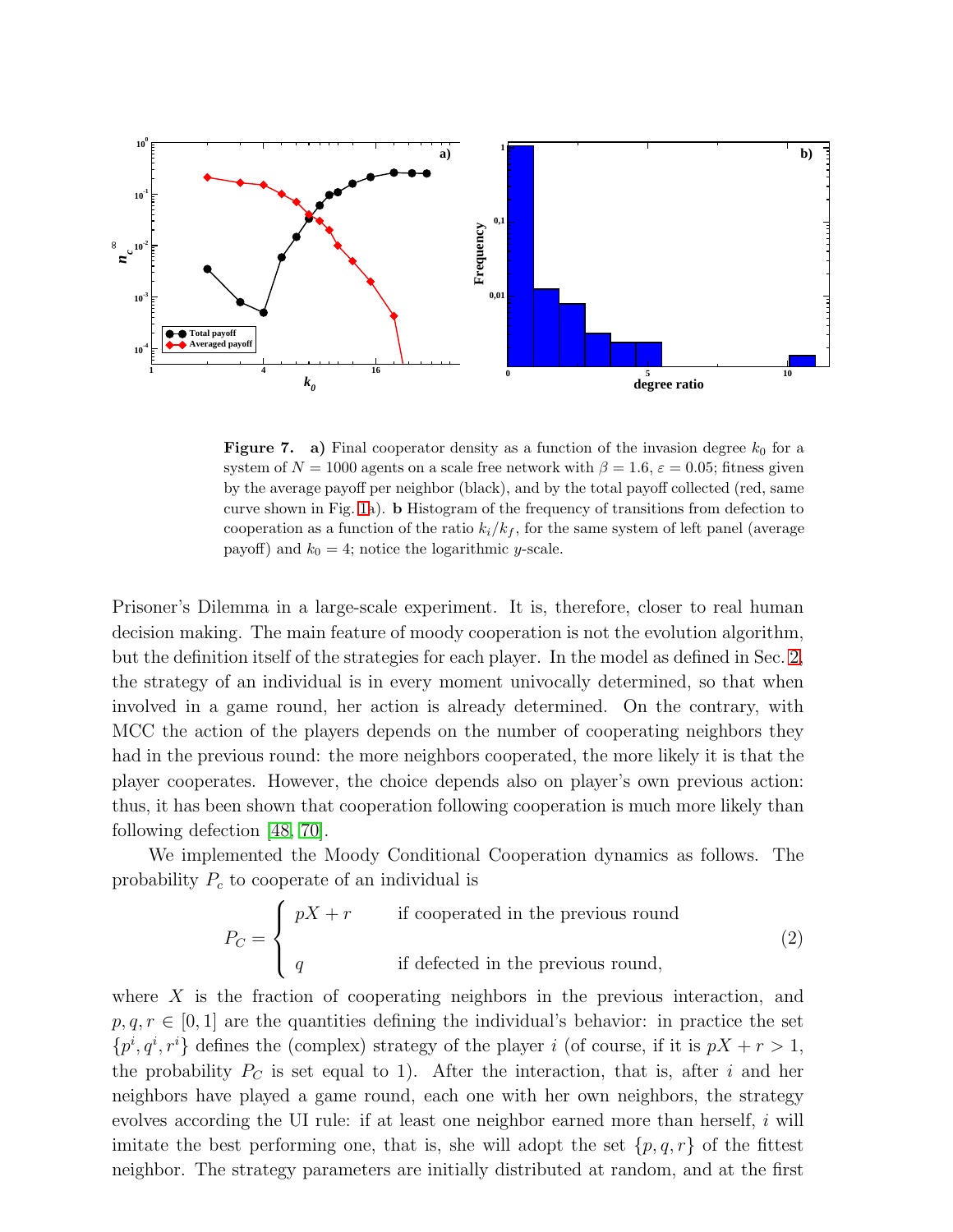

<span id="page-12-0"></span>**Figure 8.** System on a SF network  $N = 1000$ ,  $\beta = 1.6$  with Moody Conditional Cooperation dynamics. In a), time behavior of the cooperator density for different values of the initial invasion degree. In  $\mathbf{b}$ , histogram of the frequency of transitions from defection to cooperation as a function of the ratio  $k_i/k_f$ . The cumulative frequency of the transitions with degree ratio larger than one is  $\simeq 85\%$ . Considering an ER network leads to very similar results.

interaction every player is considered as a previous defector, apart those occupying nodes of degree  $k_0$ , which are defined as cooperators.

The Moody Conditional Cooperation dynamics is well known to be little influenced by the topology of the network [\[70\]](#page-20-3) (we found this same behavior in this case), and proved to be more realistic [\[45\]](#page-19-25), as it was observed in experiments with human subjects. Besides, since players' strategy is not a defined action (cooperation or defection), but a mixed complex one, it is quite hard to define completely an invasion process. However, it is always possible to study the time evolution of the cooperator density (*i.e.*, the fraction of cooperating actions per unit time). Moreover, if we consider an agent which cooperates after having defected at the previous game round, and consider the ratio between the degree of the neighbor she imitated (when the change of action is the actual consequence of a change of strategy) and her own degree, we can draw an histogram as those in Figure [4.](#page-7-0)

Here we resume the main results for the Moody Conditional Cooperation dynamics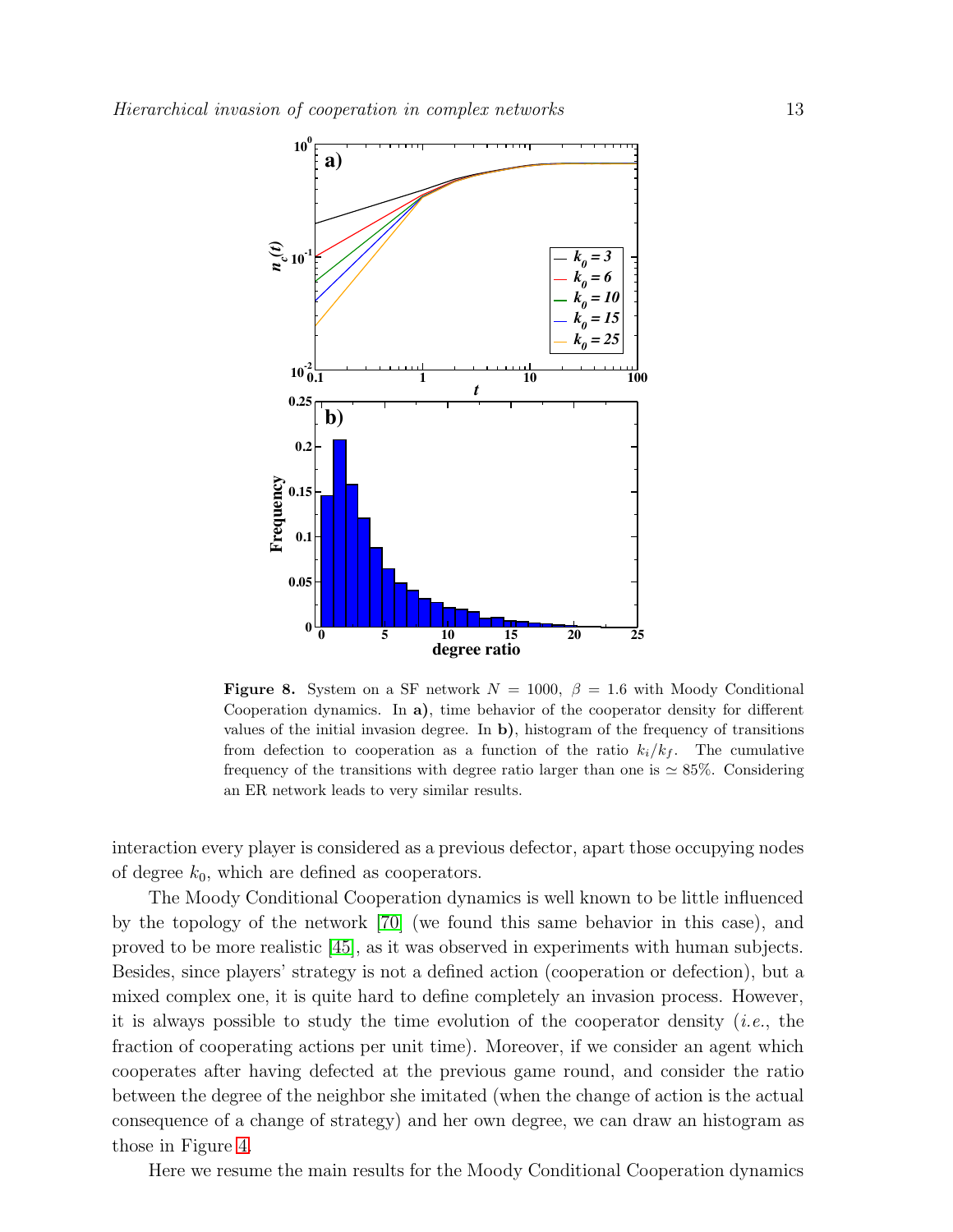in Figure [8.](#page-12-0) First of all, the final outcome of the evolution is independent from  $k_0$ , since in this case also the defectors with no cooperating neighbors have a finite probability to flip action to cooperation. Secondly, considering the transitions from defection to cooperation, when induced by a strategy imitation, we see that also in this case the vast majority of such transitions take place from higher to lower degrees. Finally, we stress the fact that changing the type of network in this case does not change the results obtained with the SF network utilized in Figure [8.](#page-12-0) These results allow us to conclude that, also with a totally different dynamics, cooperative behaviors, in a population of individuals interacting as in Prisoner's Dilemma, spread essentially from higher to lower degree nodes (when they do). This means that this kind of process is very general and does not depend strictly on the details of the model, but is quite universal. In fact, since in the Prisoner's Dilemma cooperation is at individual level a disadvantageous behavior, cooperators with higher degree, which in complex networks are also likely to be directly connected, can sustain more easily their pro-social strategy, and therefore contribute efficiently to the invasion of less connected agents.

#### <span id="page-13-0"></span>4. Analytical discussion

In order to shed light on the fundamental mechanisms which give origin to the phenomenology presented in the previous sections, we have to analyze the actual effect of the topology on the dynamics. In order to do that, in this section we proceed in two ways. First, we will try to apply to our model a peculiar mean-field approach for networks already utilized in literature for the study of reaction-diffusion processes. Afterwards, to overcome the limits of such treatment, we will consider more qualitatively the effect of the spatial fluctuations through the network on the model dynamics.

#### 4.1. Heterogeneous mean-field

A possible way ahead could be to study the time evolution of the partial cooperator densities  $n_c^k(t)$  (that is, the fraction of cooperators occupying nodes of degree k), following an already developed approach utilized for reaction-diffusion processes on heterogeneous networks [\[74\]](#page-20-7). We start by defining the single node occupation number  $n_i^t$  in this way:  $\nu_i^t = 1$  if a cooperator occupies the site i at time t,  $\nu_i^t = 0$  if instead the node  $i$  is occupied by a defector. Its evolution rule is

$$
\nu_i^{t+1} = \nu_i^t \eta_i + (1 - \nu_i^t) \xi_i,\tag{3}
$$

where  $\eta_i$  and  $\xi_i$  are quantities given by

$$
\eta_i = \begin{cases}\n0 & \text{with probability} \quad \lambda_i \\
1 & \text{with probability} \quad 1 - \lambda_i\n\end{cases} \tag{4}
$$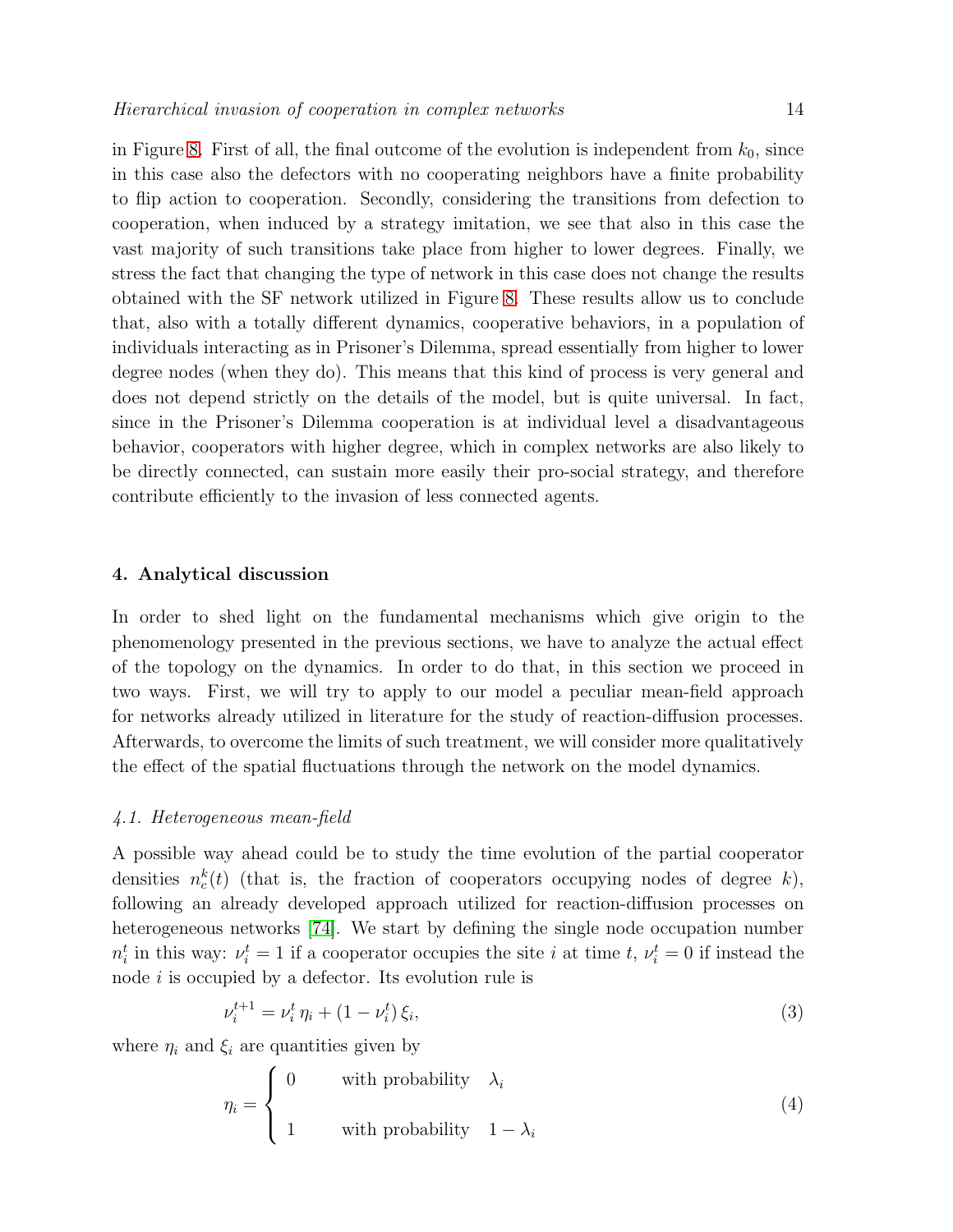and

$$
\xi_i = \begin{cases}\n0 & \text{with probability} \quad 1 - \mu_i \\
1 & \text{with probability} \quad \mu_i \,,\n\end{cases} \tag{5}
$$

being  $\lambda_i$  ( $\mu_i$ ) the probability that a cooperator (defector) in node i becomes a defector (cooperator) after time  $t$  (for simplicity, we keep implicit their time dependence). It is easy at this point to compute the average over the ensemble:

$$
\langle \nu_i^{t+1} \rangle = \langle \nu_i^t \rangle + \mu_i - (\lambda_i + \mu_i) \langle \nu_i^t \rangle \tag{6}
$$

which, passing to continuous time and defining  $n_c^i(t) \equiv \langle \nu_i^t \rangle$ , becomes

<span id="page-14-0"></span>
$$
\dot{n}_c^i = \mu_i - (\lambda_i + \mu_i) n_c^i(t) \tag{7}
$$

Assuming that the nodes of the same degree are statistically equivalent (uncorrelated network), Equation [\(7\)](#page-14-0) can be rewritten as

<span id="page-14-2"></span>
$$
\dot{n}_c^k = \mu_k - (\lambda_k + \mu_k) n_c^k(t) , \qquad (8)
$$

where, naturally, the index  $k$  refers to all the agents occupying vertices of degree  $k$ . Now, evaluating the factors  $\lambda_k$  and  $\mu_k$  is very hard: as pointed out at the beginning of this section, the probability for an agent to switch strategy depends on the distribution of cooperators among the nearest neighbors and next nearest neighbors, with the spatial fluctuation playing a fundamental role. Nevertheless, we can deduce that initially the partial cooperator densities have to increase for  $k \neq k_0$ , whilst  $n_c^{k=k_0}$  decreases. Indeed, initially we have by construction  $n_c^k(t) \simeq \delta_{k,k_0}$ , so that at the early stages of the dynamics, up to some time  $t^*$ , it must be

<span id="page-14-1"></span>
$$
\dot{n}_c^k(t \lesssim t^*) \simeq \begin{cases} \mu_k > 0 & k \neq k_0 \\ -\lambda_{k_0} < 0 & k = k_0, \end{cases}
$$
\n(9)

giving back that, during the initial phase of the evolution, the cooperator density limited to the nodes of degree  $k_0$  has necessarily to decrease, whilst it increases in the remaining nodes.

The behavior determined by Eq. [\(9\)](#page-14-1) is actually confirmed by simulations (see Figure [9\)](#page-15-0), but it is not very informative (especially for what concerns the  $k_0$ -nodes, which initially are all cooperators). Therefore, in order to get more effective information from Equation [\(8\)](#page-14-2), we should determine the explicit shape of the factors  $\lambda_k$  and  $\mu_k$ , which unfortunately is very hard. More precisely, applying this heterogeneous mean-field approach to our model shows two critical points. First of all, mean-field is rigorously valid in the thermodynamic limit (infinite system size) which has no meaning with heterogeneous networks where the average degree diverges with N increasing: this means that Equation [\(9\)](#page-14-1) represents correctly the model behavior only at the early stages of the dynamics, after which the finite size effects are no longer negligible. Secondly, the spatial fluctuations are crucial for the outcome of the dynamics. It is well known indeed that in the Prisoner's Dilemma game cooperators survive in highly connected clusters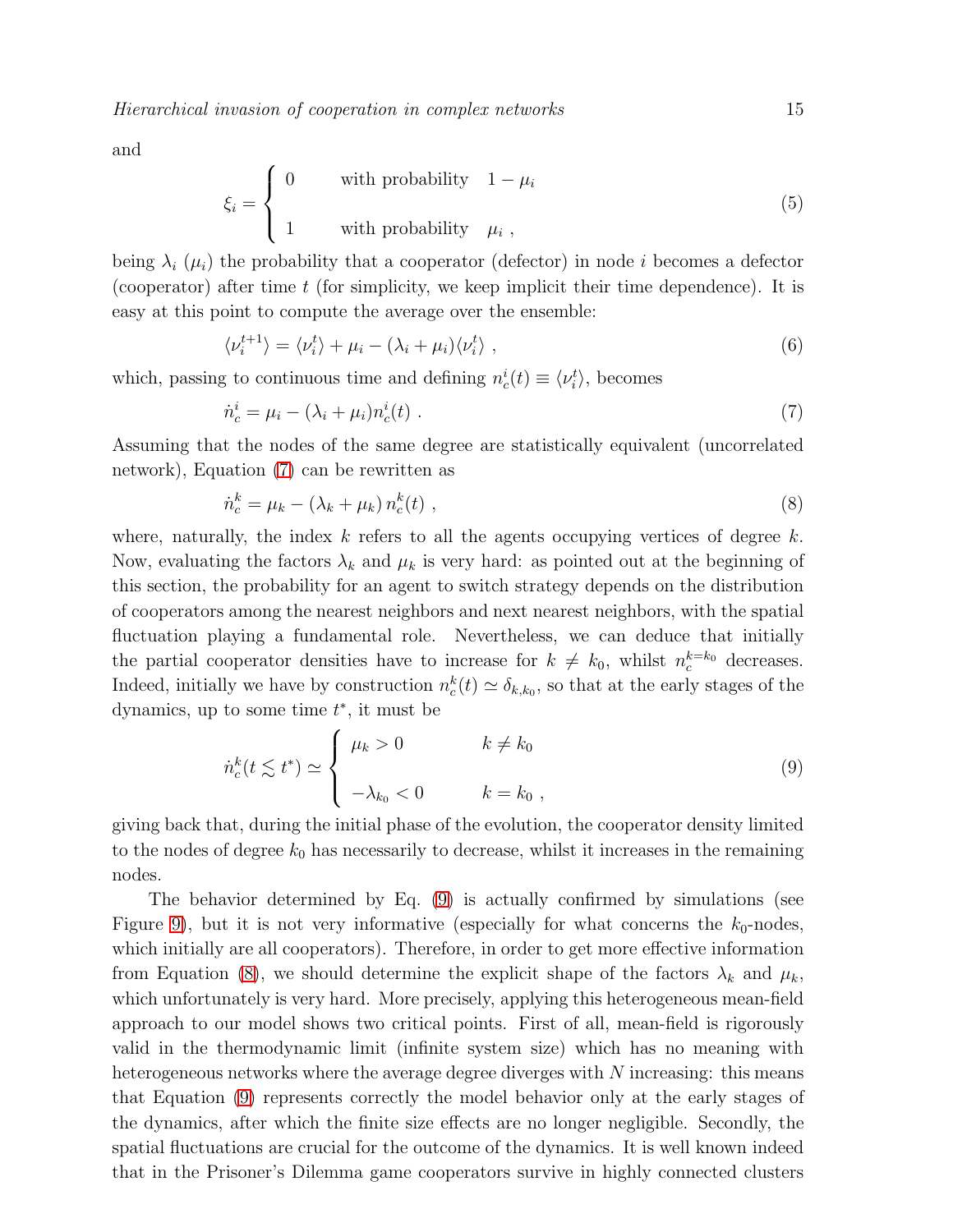

<span id="page-15-0"></span>**Figure 9.** Time behavior of the partial cooperator densities  $n_c^k$  for two different topologies. In a), scale-free network (exponent  $\beta = 1.6$  and size  $N = 1000$ ,  $\varepsilon = 0.05$ and  $k_0 = 5$ ); the curves shown are for k from 2 to 12 (the partial density for  $k = k_0$  is explicitly indicated). In b), ER network (average degree  $\langle k \rangle = 3.5$  and size  $N = 1000$ ),  $\varepsilon = 0.05$ ,  $k_0 = 5$ , and some values of k.

where they can take advantage of mutual cooperation [\[52\]](#page-19-32): that is, cooperation will spread starting from a bunch of original cooperators of degree  $k_0$  accidentally connected among themselves. Therefore, in order to describe completely the entire dynamics, we have to look more in depth at the topological properties of the network.

# 4.2. Initial clusterization effects

For what stated above, we should expect that the invasion of the cooperation is more effective when starting from nodes of higher degree, but also numerous enough to create an initial cluster of connected cooperators from which the spreading can originate. In order to find out the strength of the invasion as a function of  $k_0$ , we have to evaluate the probability to have in a given network a cluster of nodes of the same degree  $k'$ connected among themselves. To this aim, let us start from the conditional probability  $P(k'|k)$  that a node of degree k' is connected with a node of degree k. In the case of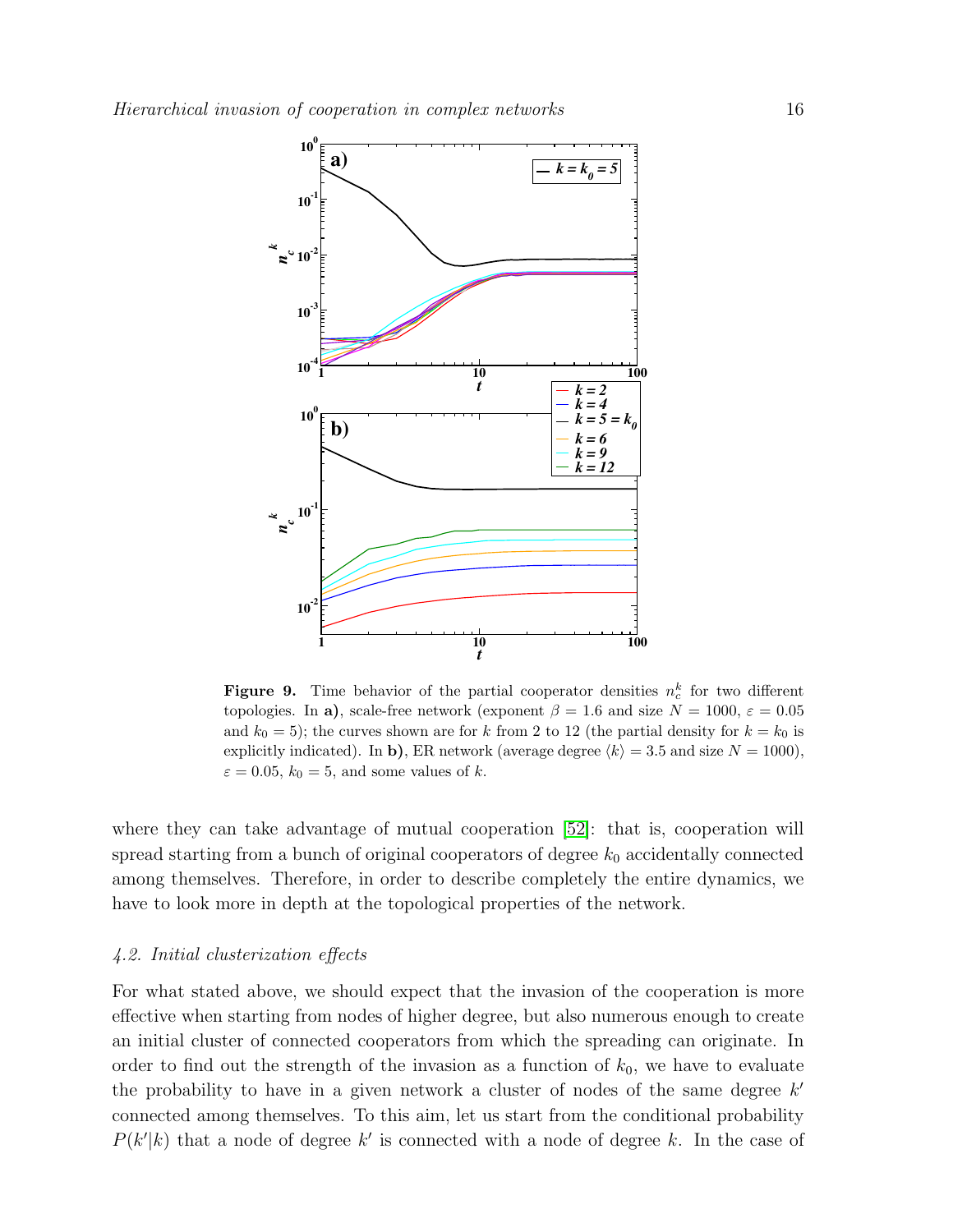Hierarchical invasion of cooperation in complex networks 17

uncorrelated networks, we can assume that [\[75\]](#page-20-8)

$$
P(k'|k) = \frac{k'P(k')}{\langle k \rangle} \tag{10}
$$

From the previous equation it is possible to assess the average number  $\mathcal{N}_{k_0}$  of neighbors of a node of degree  $k_0$  with the same degree:

$$
\mathcal{N}_{k_0} = k_0 P(k_0|k_0) = \frac{k_0^2 P(k_0)}{\langle k \rangle},
$$
\n(11)

which for a SF network is

<span id="page-16-0"></span>
$$
\mathcal{N}_{k_0} \propto k_0^{2-\beta} \tag{12}
$$

We remind here that the Molloy-Reed algorithm we used to generate our SF networks does not allow nodes of degree larger than  $\sqrt{N}$ , so that Equation [\(12\)](#page-16-0) can be considered valid for every node. Interestingly,  $\mathcal{N}_{k_0}$  is an increasing function of  $k_0$  for  $\beta < 2$ , implying that the higher is the invasion degree, the bigger is the initial cooperator cluster and the final number of cooperators, as confirmed by Figure [1.](#page-3-0) The initial decrease for small values of  $k_0$  is a finite size effect, as demonstrated in Figure [1b](#page-3-0): in the limit of very high N, the final partial densities appear to behave as

$$
n_c^k(t \to \infty) = \begin{cases} 0 & \text{if } k \le k^* \\ \mathcal{F}(k; k_0, N) & \text{if } k > k^*, \end{cases}
$$
 (13)

where  $\mathcal{F}(k; k_0, N)$  is an increasing function of k (dependent also on the parameters  $k_0$ and  $N$ ).

On the other hand, for  $\beta > 2$  the size of the initial cooperator cluster decreases with  $k_0$ , so that the invasion probability must vanish for  $k_0 \to \infty$ , as confirmed in Figure [1b](#page-3-0), even though for  $2 < \beta < 3$  there is an interval of intermediate values of  $k_0$  where the balance between the initial degree of cooperators and the size of the invading cluster is still favorable for the spreading of cooperation (this region disappears for larger values of  $\beta$ , as shown in Figure [1b](#page-3-0)).

Conversely, for an ER random network, it is easy to understand that Equation [\(12\)](#page-16-0) reads

$$
\mathcal{N}_{k_0} \propto k_0^2 \, e^{-\gamma \, k_0} \tag{14}
$$

where  $\gamma > 0$ . Therefore,  $\mathcal{N}_{k_0}$  decays very rapidly with  $k_0$ , causing the sharp decay of the invasion probability, in its turn confirmed in Figure [2a](#page-5-0). Such result could have been also predicted simply considering that the average number of sites of higher degree is very small in this kind of networks, so that there are initially too few cooperators to form a cluster.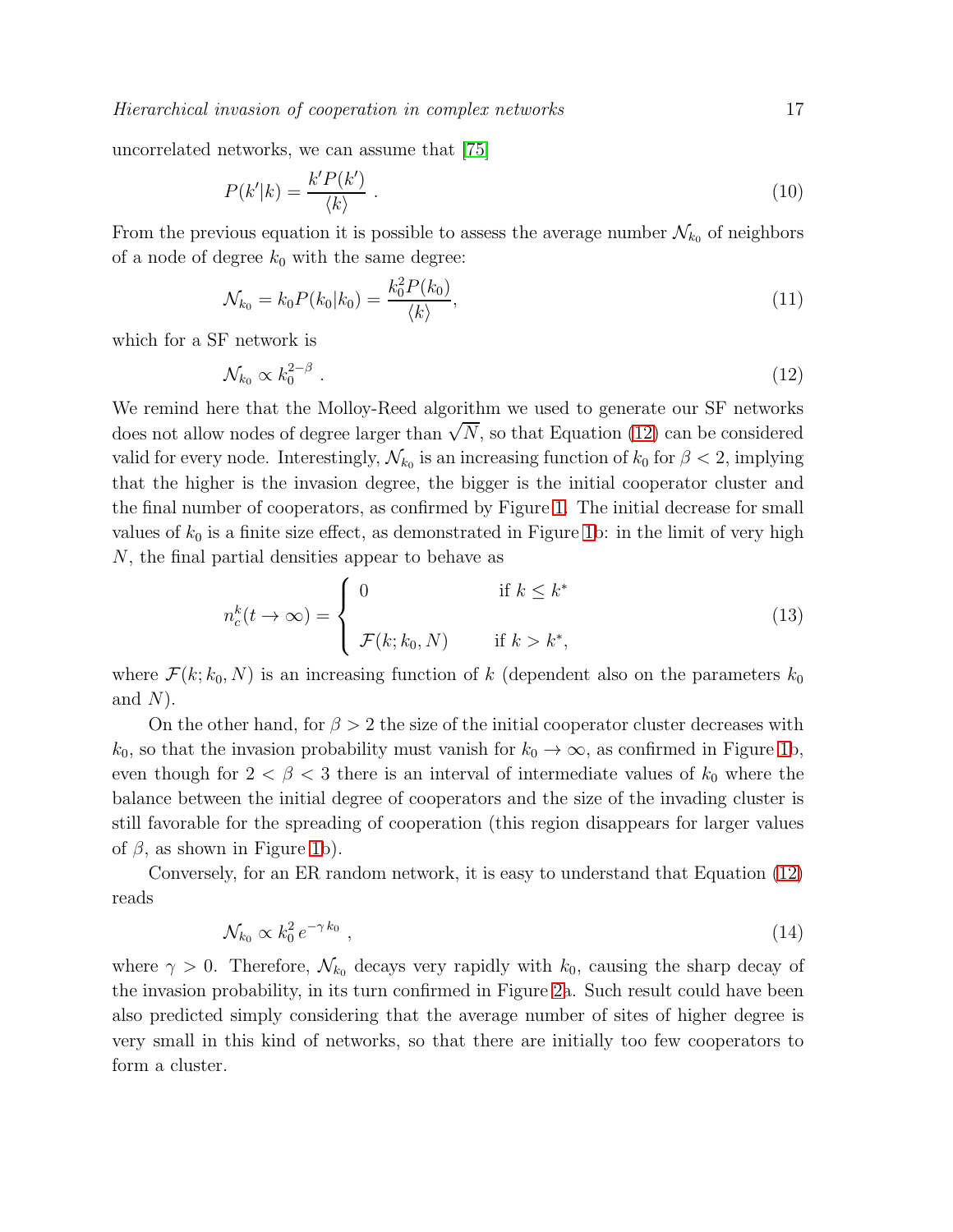# 5. Conclusions and perspectives

In this paper we have studied the mechanisms through which cooperative strategies, which are disadvantageous for individuals though convenient for the population at a global level, can invade an initially hostile environment. The main result we have obtained is that two factors decide if the initial invaders can succeed: they have to be numerous enough to create a safe cluster from where the invasion can spread, but also have enough connections with the other individuals. In fact, on complex networks, if we put the initial invaders only on nodes of the same grade  $k_0$ , the first requirement (high connectivity) is satisfied for large  $k_0$ , whilst the second one (high numerosity) is satisfied at small  $k_0$ . This means that, in order to have a final configuration favorable to cooperation, the initial condition must be a suitable equilibrium between high degree and high numerosity, which takes place, when possible, at intermediate values of  $k_0$ . More interestingly, our results demonstrate also that the invasion process, when actually works, is a top-down phenomenon, that is, the cooperators occupy more often nodes of lower degree than the starting ones. This is a rather strong result, since we verified it on different networks and with three different update rules: the deterministic Unconditional Imitation; a rule that allows for the presence of noise, the REP; and the Moody Conditional Cooperation dynamics, that is based on empirical observations and which is deeply different from the Unconditional Imitation and Replicator rules. These interpretations of the results are further confirmed by the simulations accomplished considering the average payoff per neighbor: in that case, indeed, the high degree nodes lose their strength in terms of potential fitness, remaining few in number. As a consequence, any attempt to invade the system starting from nodes of not too low degree fails, and only for very small values of  $k_0$  some cooperators can finally survive. Of course, further studies should explore the direction of invasion for other imitation rules (e.g., Moran or Fermi rules, or learning algorithms) and investigate whether there are boundary conditions for the top-down invasion process that we have reported; also adding noise in the initial conditions, for example extracting at random from a given distribution the exact number of invaders, will help to understand the most subtle features of the process.

Such results can have important consequences, both theoretical (for the understanding of the cooperative phenomena in nature) and practical ones (to manage correctly social phenomena). Whilst the fixation probability of a pro-social mutations is of great relevance [\[51\]](#page-19-31), our focus in this work is on how the invasion process takes place. The observed fact that the invasion of cooperative strategies follow a preferred topdown direction rises questions with implications in social and biological sciences alike: for instance, considering the vaccination campaigns in case of epidemics, the present study suggests that in order to make the pro-social behaviors spread through a skeptic population, it would be better to focus on few, well connected individuals than trying to convince as many individuals as possible, with no regards to their connections, which could turn out to be a waste of time and resources. We stress the fact that, even though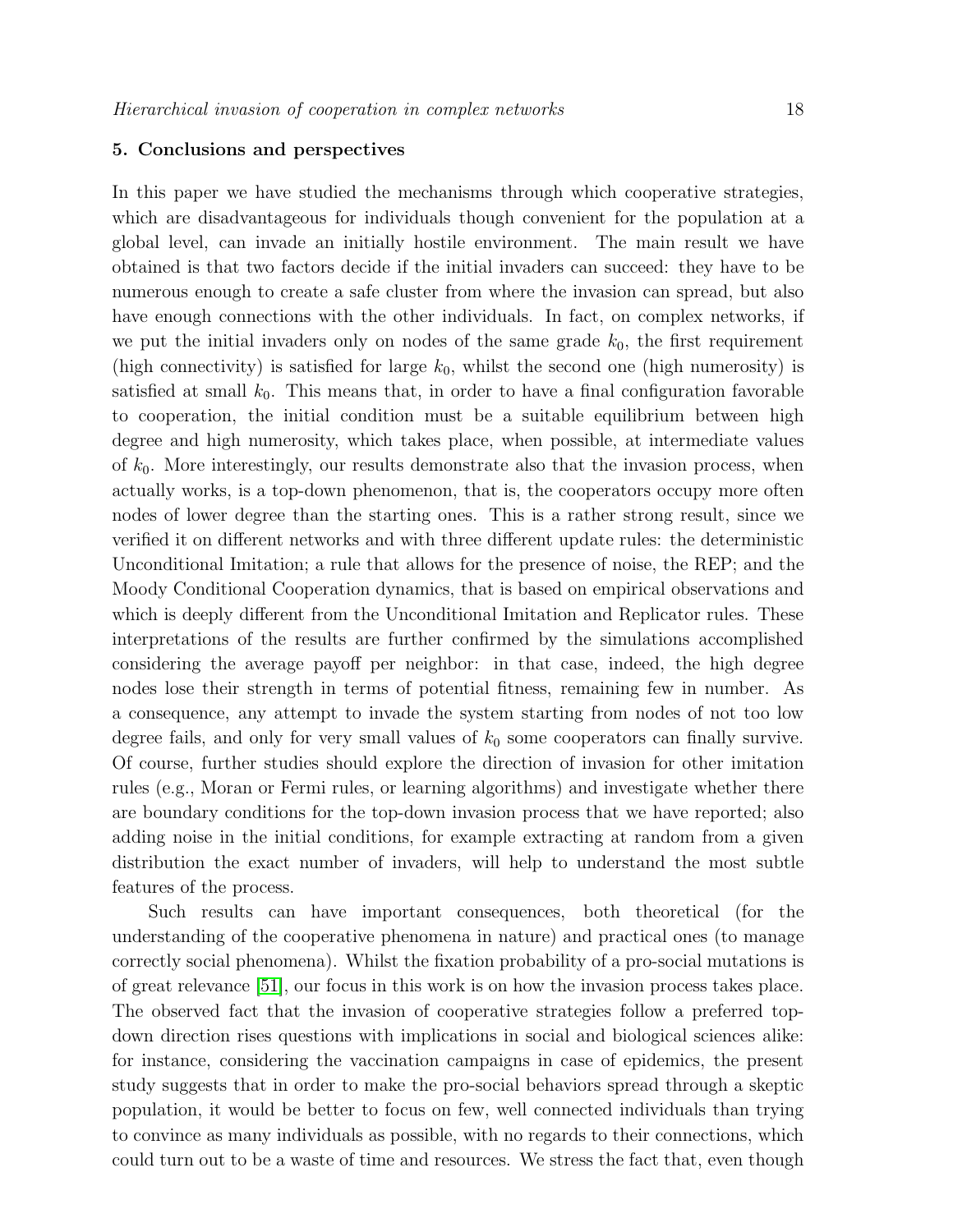it is practically hard for policy makers selecting all the individuals with a given number of links, as we did in our model, the most important message that this work is that pro-social strategies have success when they start from a group of agents which have many connections with the external world (since it is a hierarchical process), but also among themselves, so that they can both spread the cooperative behaviours and resist to outer attacks.

Naturally, future studies are needed, both empirical, to confirm or deny these findings in other contexts, and theoretical: in particular, analyzing models where the initial invaders are selected on different basis  $(i.e., by considering their centrality instead$ of the degree), or utilizing real networks for the simulations, could shed more light on the details of this class of phenomena.

#### Acknowledgments

D. V. acknowledges the support from H2020 FETPROACT-GSS CIMPLEX, Grant No. 641191 and from the PROTON project, Grant No. N. 699824. V. C. acknowledges the support from the Dutch Research Organization (NWO) Grant No. 612.001.352. J.J.R. acknowledges funding from the Spanish Ministry of Economy and Competitiveness (MINECO) and FEDER (EU) under the grant ESOTECOS (FIS2015-63628-C2-2-R).

# <span id="page-18-0"></span>References

- <span id="page-18-1"></span>[1] R. Boyd, H. Gintis, S. Bowles and P. J. Richerson, Proc. Natl. Acad. Sci. U.S.A. 100, 3531–3535 (2003).
- <span id="page-18-2"></span>[2] E. Fehr and U. Fischbacher, Nature 425, 785–791 (2003).
- <span id="page-18-3"></span>[3] F. C. Santos and J. M. Pacheco, Phys. Rev. Lett. 95, 098104 (2005).
- <span id="page-18-4"></span>[4] M. A. Nowak, Science **314**, 1560–1536 (2006).
- <span id="page-18-5"></span>[5] M. Perc and A. Szolnoki, Biosystems 99, 109–125 (2010).
- <span id="page-18-6"></span>[6] D. G. Rand and M. A. Nowak, Trends Cogn. Sci. 17, 413–425 (2013).
- <span id="page-18-7"></span>[7] V. Capraro, PLoS ONE 8, e72427 (2013).
- <span id="page-18-8"></span>[8] M. R. D'Orsogna and M. Perc, Phys. Life Rev. 12, 1–21 (2015).
- <span id="page-18-9"></span>[9] B. S. Frey and S. Meier, Am. Econ. Rev. 94, 1717–1722 (2004).
- [10] A. Traulsen, D. Semmann, R. D. Sommerfeld, H. J. Krambeck, M. Milinski, Proc. Natl. Acad. Sci. 107, 2962–2966 (2010).
- <span id="page-18-11"></span><span id="page-18-10"></span>[11] C. L. Apicella, F. W. Marlowe, J. H. Fowler, N. A. Christakis, Nature 481, 497–501 (2012).
- <span id="page-18-12"></span>[12] V. Capraro, J. J. Jordan and D. G. Rand, Sci. Rep. 4, 6790 (2014).
- <span id="page-18-13"></span>[13] V. Capraro, C. Smyth, K. Mylona and G. A. Niblo, PLoS ONE 9, e102881 (2014).
- <span id="page-18-14"></span>[14] S. Brosnan and F. B. M. De Waal, Hum. Nat. 13, 129–152 (2002).
- <span id="page-18-15"></span>[15] T. Clutton-Brock, Nature 462, 51–57 (2009).
- <span id="page-18-16"></span>[16] M. A. Nowak, C. E. Tarnita and E. O. Wilson, Nature 466, 1057–1062 (2010).
- <span id="page-18-17"></span>[17] D. Lukas and T. Clutton-Brock, Proc. R. Soc. B 279, 2151–2156 (2012).
- [18] J. Maynard Smith and E. Szathmary, The Major Transitions in Evolution. Oxford: Freeman (1995).
- <span id="page-18-18"></span>[19] J. L. Sachs, R. G. Skophammer and J. U. Regus, Proc. Natl. Acad. Sci. 108, 10800–10807 (2011).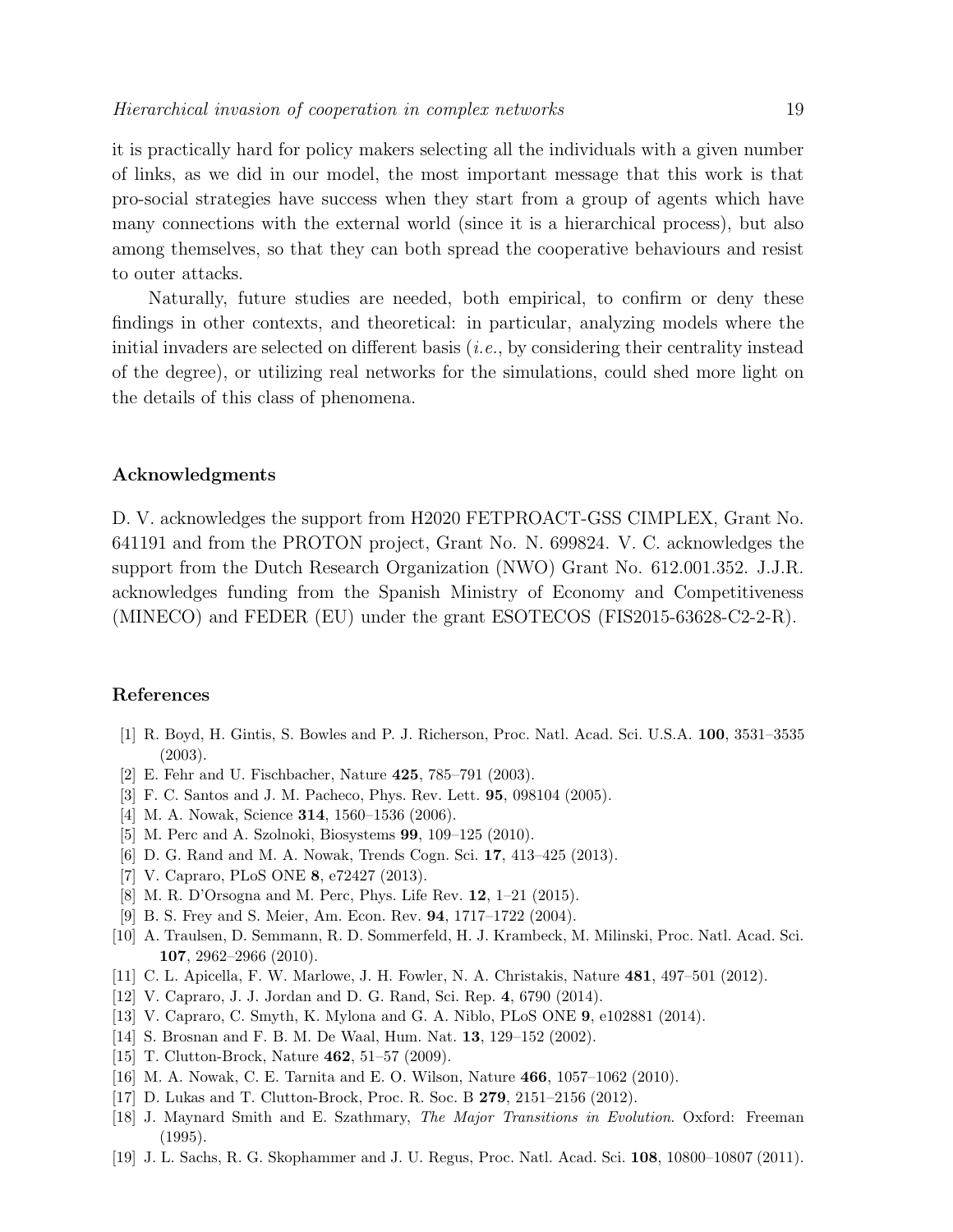- <span id="page-19-1"></span><span id="page-19-0"></span>[20] C. D. Nadell, V. Bucci, K. Drescher, S. A. Levin, B. L. Bassler and J. B. Xavier, Proc. R. Soc. B 280, 20122770 (2013).
- <span id="page-19-2"></span>[21] R. Boyd and P. J. Richerson, Ethol. Sociobiol. 13, 171–195 (1992).
- <span id="page-19-3"></span>[22] E. Fehr and S. Gächter, Am. Econ. Rev. 90, 980–994 (2000).
- <span id="page-19-4"></span>[23] E. Fehr and S. Gächter, Nature 415, 137–140 (2002).
- <span id="page-19-5"></span>[24] O. Gürerk, B. Irlenbusch and B. Rockenbach, Science  $312$ ,  $108-111$  (2006).
- <span id="page-19-6"></span>[25] A. Szolnoki, N.-G. Xie, C. Wang and M. Perc, Europhys. Lett. 96, 38002 (2011).
- <span id="page-19-7"></span>[26] A. Szolnoki and M. Perc, J. Theor. Biol. 325, 34–41 (2013).
- <span id="page-19-8"></span>[27] X. Chen, A. Szolnoki and M. Perc, New J. Phys. 16, 083016 (2014).
- <span id="page-19-9"></span>[28] T. Ohdaira, Sci. Rep. 6 25413 (2016).
- <span id="page-19-10"></span>[29] M. Milinski, D. Semmann and H. J. Krambeck, Nature 415, 424–426 (2002).
- <span id="page-19-11"></span>[30] K. Panchanathan and R. Boyd, Nature 432 499–502 (2004).
- <span id="page-19-12"></span>[31] M. Milinski, D. Semmann, H. J. Krambeck and J. Marotzke, Proc. Natl. Acad. Sci. 103, 3994–3998 (2006).
- <span id="page-19-13"></span>[32] V. Capraro, F. Giardini, D. Vilone, M. Paolucci, Judgm. Decis. Mak. 11, 589–600 (2016).
- <span id="page-19-14"></span>[33] J. Andreoni, W. Harbaugh and L. Vesterlund, Am. Econ. Rev. 93, 893–902 (2003).
- <span id="page-19-15"></span>[34] B. Rockenbach and M. Milinski, Nature 444, 718–723 (2006).
- <span id="page-19-16"></span>[35] M. Sefton, R. Shupp and J. M. Walker, Econ. Inq. 45, 671–690 (2007).
- <span id="page-19-17"></span>[36] C. Hilbe and K. Sigmund, Proc. R. Soc. B 277, 2427–2433 (2010).
- <span id="page-19-18"></span>[37] R. Axelrod, The evolution of cooperation, New York: Basic Books (1984).
- <span id="page-19-19"></span>[38] F. Giardini and D. Vilone, Sci. Rep. 6, 37931 (2016).
- <span id="page-19-20"></span>[39] M. A. Nowak, A. Sasaki, C. Taylor, and D. Fudenberg, Nature 428, 646–650 (2004).
- <span id="page-19-21"></span>[40] F.C. Santos and J. M. Pacheco, J. Evol. Biol. **19**, 726–733 (2006).
- <span id="page-19-22"></span>[41] F.C. Santos, J. M. Pacheco and T. Lenaerts, Proc. Natl. Acad. Sci. USA 103, 3490–3494 (2006).
- <span id="page-19-23"></span>[42] J. Gómez-Gardeñes, M. Campillo, L.M. Floría, and Y. Moreno, Phys. Rev. Lett. 98, 108103 (2007).
- <span id="page-19-24"></span>[43] G. Szabó and G. Fáth, Phys. Rep. 446, 97-216 (2007).
- <span id="page-19-25"></span>[44] F. C. Santos, M. D. Santos, and J. M. Pacheco, Nature 454, 213–216 (2008).
- <span id="page-19-26"></span>[45] J. Grujic, C. Fosco, L. Araujo, J. A. Cuesta, and A. Sánchez, PLoS ONE 5, e13749 (2010).
- <span id="page-19-27"></span>[46] S. Suri and D.J. Watts, PLoS ONE 6, e16836 (2011).
- <span id="page-19-28"></span>[47] C. Gracia-Lázaro, J. A. Cuesta, A. Sánchez, and Y. Moreno, Sci. Rep. 2, 325 (2012).
- <span id="page-19-29"></span>[48] C. Gracia-Lázaro, A. Ferrer, G. Ruiz, A. Tarancón, J. A. Cuesta, A. Sánchez, and Y. Moreno, Proc. Natl. Acad. Sci. USA 109, 12922–12926 (2012).
- <span id="page-19-30"></span>[49] F. Gargiulo and J.J. Ramasco, PLoS ONE 7, e48916 (2012).
- <span id="page-19-31"></span>[50] E. Lieberman, C. Hauert, E. Lieberman and M. Nowak, Nature 433, 312–316 (2005)
- <span id="page-19-32"></span>[51] H. Ohtsuki, C. Hauert and M. Nowak, Nature 441 502–505 (2006)
- <span id="page-19-33"></span>[52] M. A. Nowak and R. M. May, Nature 369, 826 (1992).
- <span id="page-19-34"></span>[53] C. P. Roca, A.J. Cuesta and A. Sánchez, Phys. Life Rev. 6, 208 (2009).
- <span id="page-19-35"></span>[54] A. Szolnoki, N.-G. Xie, Y. Ye and M. Perc, Phys. Rev. E 87, 042805 (2013).
- <span id="page-19-36"></span>[55] X. Chen, A. Szolnoki and M. Perc, Phys. Rev. E **92**, 012819 (2015).
- <span id="page-19-37"></span>[56] M. Perc and A. Szolnoki, Sci. Rep. 5, 11027 (2015).
- <span id="page-19-38"></span>[57] F. Giardini and D. Vilone, Sci. Rep. 6, 37931 (2016).
- <span id="page-19-39"></span>[58] F. Giardini, D. Vilone and R. Conte, Front. Phys. 3, 00064 (2015).
- <span id="page-19-40"></span>[59] T. Ohdaira, Chaos 95 77–83 (2017).
- <span id="page-19-41"></span>[60] T. Ohdaira, Sci. Rep. 7 12448 (2017).
- <span id="page-19-42"></span>[61] D. Vilone, J.J. Ramasco, A. Sánchez and M. San Miguel, Phys. Rev. E **90**, 022810 (2014).
- <span id="page-19-43"></span>[62] M. A. Nowak and R. M. May, Int. J. Bifurcat. Chaos 3, 35–78 (1993).
- <span id="page-19-44"></span>[63] M. A. Nowak, S. Bonhoeffer and R. M. May, Int. J. Bifurcat. Chaos 4 33–56 (1994).
- <span id="page-19-45"></span>[64] G. Ichinose and H. Sayama, Artif. Life 23, 25–33 (2017).
- [65] M. Perc, J.J. Jordan, D.G. Rand, Z. Wang, S. Boccaletti and A. Szolnoki, Phys. Rep. 687 1–51 (2017).
- <span id="page-19-46"></span>[66] We recall that when according to the update rule an agent imitates another one with higher fitness,